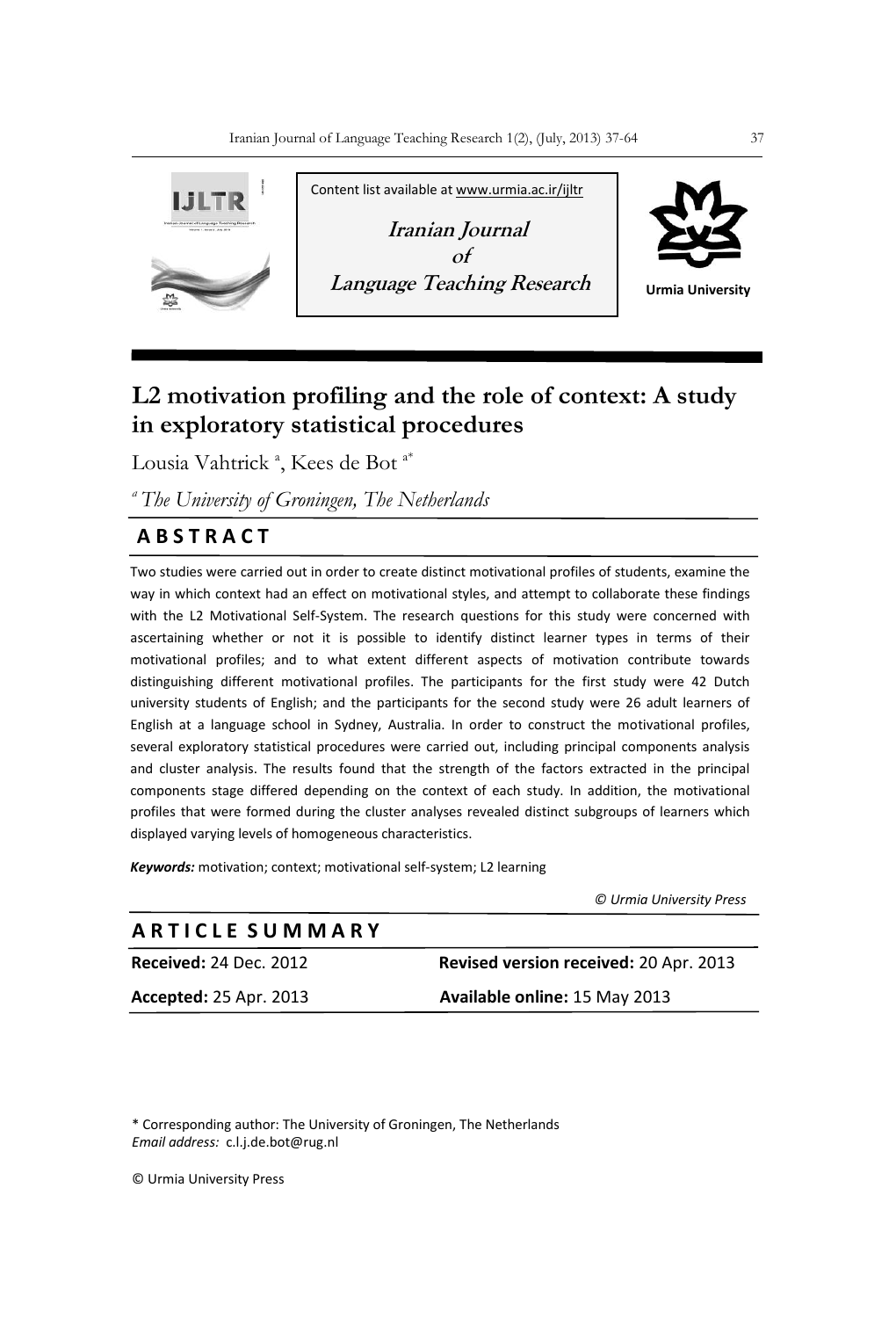# **Introduction**

The concept of motivation as one of the most influential individual differences associated with successful mastery of a second language has long been a primary focus of the field of applied linguistics. However, unlike many individual differences which can be quantifiably measured on an accurate scale (e.g. age or length of time learning the language), there is much debate in the literature as to what exactly motivation is comprised of and what effect it has on outcomes and proficiency in learning a second language (L2). In addition, traditional research designs have failed to incorporate L2 motivation research into the wider field of linguistic research, as the former"s research designs are often product rather than process related. In an attempt to correct this, Dörnyei (2005) proposed a model he named the L2 Motivational Self-System, which focused on the idea of "possible selves", as well as stressing the importance of context to the language learning experience. It has been argued (Skehan, 1991) that within larger bodies of language learners, there are smaller sub-groups of learners which naturally group together as a result of demonstrating particular motivational patterns. Investigating these groups not only allows researchers to explore the complex interactions of variables which are thought to relate to motivation, but also contributes to the study of effective language teaching within a classroom (Alexander & Murphy, 1999).

A study conducted by Csizér and Dörnyei (2005) used cluster analysis as a means of investigating intra-individual differences across a variety of measures relating to motivation. The study constructed motivational profiles of students and then applied them to the L2 Motivational Self-System. This research design therefore demonstrated a possible initial step for a larger study that would exhibit a process rather than product-related design and acted as the impetus for the current study.

This paper is concerned with four research questions:

1. Is it possible to identify distinct learner types in terms of their motivational profiles?

2. How do the different aspects of motivation contribute towards distinguishing different motivational profiles?

3. To what extent does context (i.e. the environment in which the language is learned) affect the construction of motivational profiles?

4. What conclusions can we draw from the construction of motivational profiles and what pedagogical implications will these conclusions have?

In this study, a review is given of the most influential theories of L2 motivation, with a focus placed on Dörnyei"s conceptualisation of the L2 Motivational Self-System (2005). This model of L2 motivation was then applied to the current study. Data was gathered from 42 Dutch university students of English and, using exploratory statistical procedures including principal components analysis and cluster analysis, motivational profiles of these students were created in an attempt to identify homogeneous subgroups amongst the population. This study was then replicated on 26 learners of English at a language school in Sydney, Australia.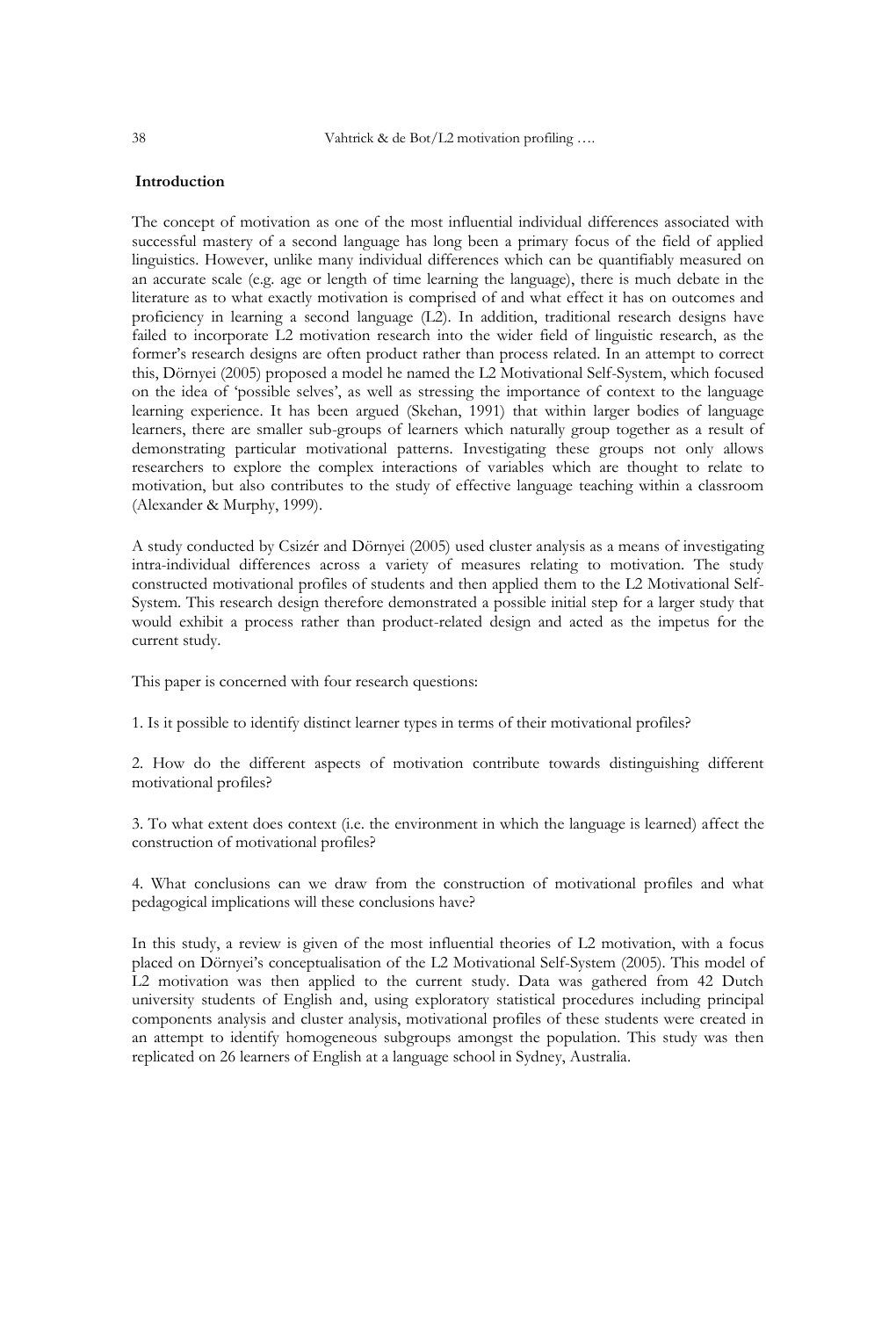# **Background**

### *Conceptualising motivation*

The Socio-Educational Model (Gardner, 1985) has been one of the most influential models of second language acquisition (SLA) and dominated the field in the second half of the twentieth century. The model was primarily concerned with the role individual differences play in SLA. The core finding made by the socio-educational model when it was investigated using causal modelling is that the factor that is most linked to second language proficiency and success is motivation, with attitudes towards the learning situation and integrativeness acting as supporting factors of motivation (Gardner, 1985). In addition, the model allows for motivation in an individual learner to be influenced by numerous other variables, including integrative and instrumental orientations. An integrative orientation could include wishing to participate in the activities of a different cultural group or making more friends amongst people from that group. In contrast, a learner who has an instrumental orientation wishes to learn a particular language because of the pragmatic benefits associated with the language. This could include the promise of a better job or an increased ability to compete with others (Gardner & Lambert, 1972).

In addition to Gardner"s work, research into the effect that self-confidence and anxiety have on one"s motivation to learn a second language have gradually been incorporated into research on motivation. When looking at self-confidence, Richard Clément"s research that focused on the Canadian context and the relationship between the Anglophone and Francophone communities has proven influential. He argued that linguistic self-confidence becomes a natural determiner for motivation to learn a second language when two language communities can be found in the same place (Clément &Kruidenier, 1985) and many studies have reported significant correlations between indices of self-confidence and L2 proficiency (e.g. Clément, Dörnyei & Noels, 1994; Gardner, Tremblay & Masgoret, 1997). When looking at anxiety, several studies have found that as proficiency increases, anxiety decreases, and that there is a negative correlation between these two factors (Bernaus& Gardner, 2008; Clément, Dörnyei & Noels, 1994). However, several studies have found the opposite. Kleinmann (1977), for example, found that students who performed more proficiently when required to use difficult linguistic structures reported higher levels of anxiety than those students who did not perform as proficiently. It is possible that correlations between anxiety and performance are dependent upon variables, including, but not limited to, context. It is also possible that anxiety can have a facilitating effect when the gaps between the students' perceived level of proficiency and their desired level of proficiency are seen as possible to navigate, i.e. the learners feel that closing such a gap is feasible. When a student does not believe that bridging this gap is possible, anxiety begins to have a debilitating effect. Tremblay and Gardner (1995, p.507) suggest that: "The higher the expectancy that a behaviour can produce a specific outcome, the greater tends to be the motivation to perform the activity."

Gardner"s instrumental and integrative orientations as well as measures of self-confidence and anxiety have been widely used in the study of L2 motivation since the initial publication of Gardner's model (1985). It has been argued (Jacques, 2001) that one of the principal reasons that Gardner"s model has been so influential is that he also aided in the creation around this time of the Attitudes and Motivation Test Battery (AMTB), (Gardner &Smythe, 1981). The AMTB has been widely implemented in the field of L2 motivational research (e.g. Gardner, Tremblay & Masgoret, 1997).

Despite empirical evidence suggesting that all of the variables discussed above correlate in some way with achievement in a second language, the field of motivation research came under critical scrutiny at the beginning of the 1990s. Crookes and Schmidt (1991) argued that the social psychological theories, and in particular, Gardner"s (1985) socio-educational model, had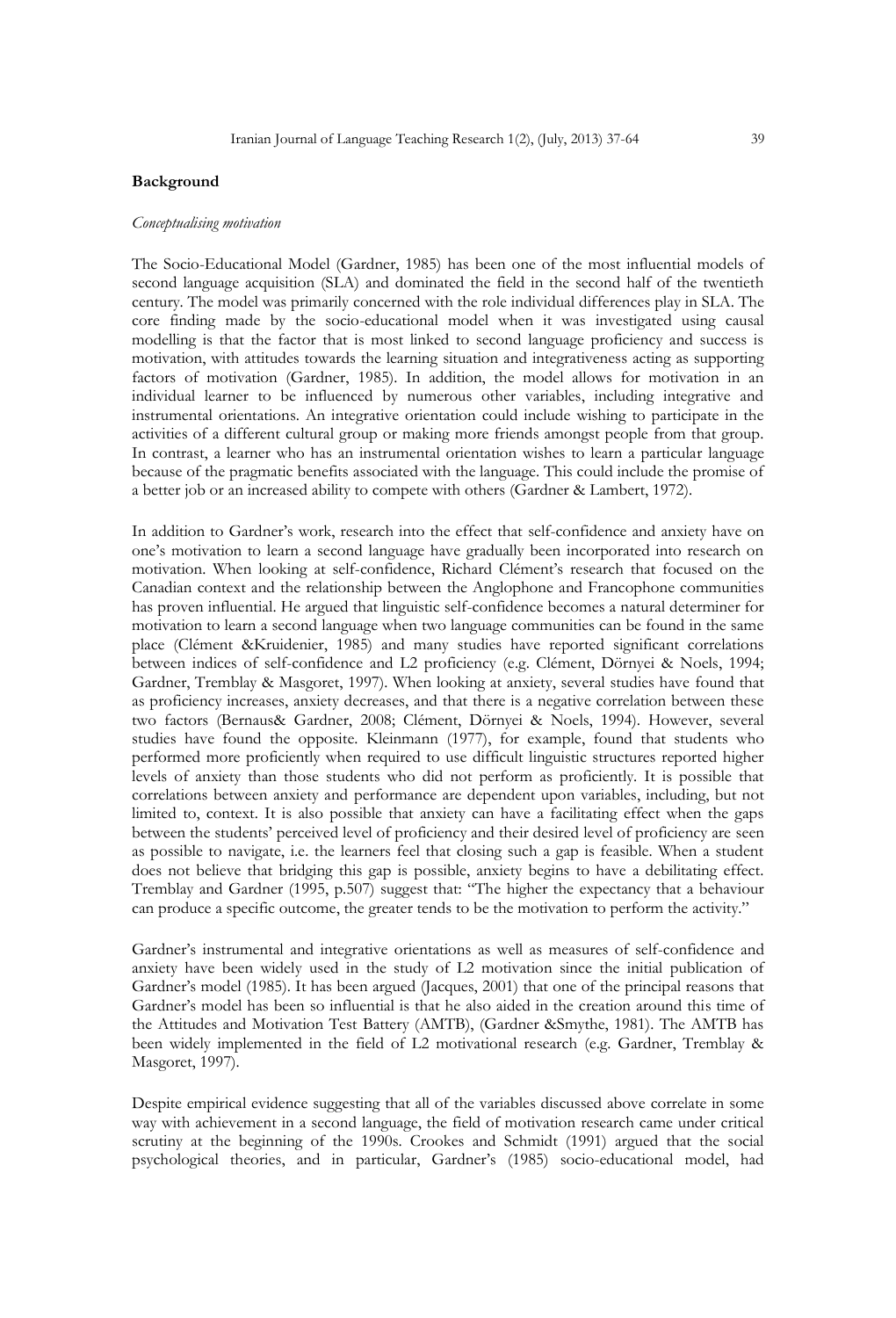dominated the field thoroughly yet only examined limited paradigms, such as integrative and instrumental orientation. Drawing on both Attribution Theory (Weiner, 1972) and Self-Determination Theory (Deci& Ryan, 1985), Dörnyei conceptualised what he termed the L2 Motivational Self-System (2005). This theory draws on the idea of *possible selves,* a concept first introduced by Markus and Nurius (1986). Dörnyei states: "I believe that possible selves offer the most powerful, and at the same time the most versatile, motivation self-mechanism, representing the individual"s ideas of what they *might* become, what they *would like* to become, and what they are *afraid* of becoming." (2005, p. 98). Dörnyei (2005) is primarily concerned with two types of possible selves- the ideal self and the ought-to self (Higgins, 1987).

#### *Motivation research designs*

Despite the relatively robust theories surrounding the role that individual differences such as motivation, attitudes, self-confidence, anxiety, and perceived proficiency play in successful L2 acquisition, motivation research has yet to be fully integrated into the broader field of SLA research. Dörnyei (2003) argues that this is because motivation research designs have traditionally been from a macro perspective, conducted by social psychologists, whereas SLA research focuses on analysing the development of an L2 from a micro perspective, and is most often conducted by linguists. Therefore, whilst various theories or models regarding different orientations, individual differences, and possible selves provoke thoughtful contemplation, the traditional research designs which often accompanied such paradigms were product-oriented (concerned with investigating the relationship between learner characteristics and language outcomes), whereas SLA research designs are most often process-oriented (Dörnyei, 2003).

Researchers interested in aligning the field of L2 motivation research to mainstream SLA research thus began, in the 1990s, to adopt a process-oriented approach to motivational research (Dörnyei, 2005). In order to do this, motivational research designs must begin to take into account the specific learning *behaviours* which must take place in order for language learning *achievement* to occur. In line with this, Skehan (1991) proposed that learner strategies and learner styles mediated the influence of affective variables (such as motivation) and cognitive variables (such as intelligence) in order to produce outcomes. Currently, it is more common to test variables relating to motivation or attitudes and then compare these to measures of achievement or proficiency, without acknowledging that there must be a process in between these two measures (e.g. Gardner, Day & MacIntyre, 1992).

This process-oriented approach has also aided in the operationalization of motivation as a situated construct, rather than a latent, cognitive system independent of agent or context. Dörnyei (2009) argues that individual differences (such as motivation) can never be measured accurately unless the characteristics of a particular environment are also taken into account, as they are inseparable.

# *Statement of purpose*

The problem, therefore, becomes one of operationalization- how do we investigate the way in which affective variables interact to produce specific learning behaviours, whilst keeping the influential nature of context in mind? The answer may be the most discriminating individual difference of all- personality. Behaviour can often be predicted by personality type, as evidenced by the widespread use of the Myers-Briggs Type Indicator, which is often used by companies when interviewing new employees in an attempt to hire promising or compatible personality types. The test was first developed in the earlier half of the 20th century (Myers, 1962) and has seen numerous incarnations, although the basic principles remain the same- it aims to show that personality has a significant impact on achievement (irrespective of aptitude) because it is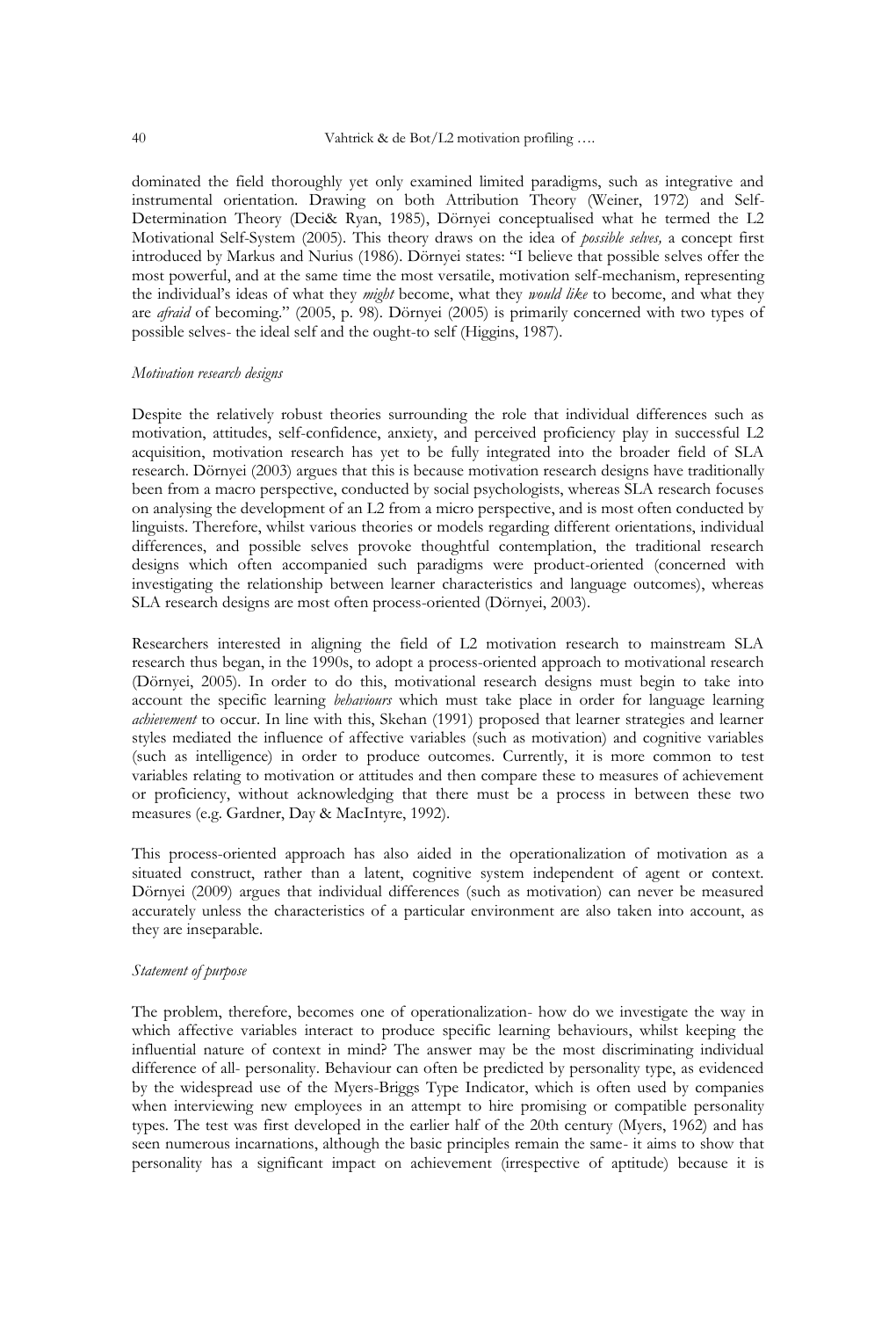personality that decides which behaviours will occur. Skehan (1991) hypothesized that researchers are likely to find differing types of L2 learners amongst student populations- a hypothesis which has found support in other studies (e.g. Moody, 1988).

The current study aimed, therefore, to create motivational profiles of students as an initial stage in a process-oriented approach to motivational research. In a process-oriented approach, the ultimate goal would be to create motivational profiles and then examine which specific learning behavior students within those profiles exhibit. Examining these behaviours in light of language learning outcomes would provide valuable insight into the causal effect motivation has on behaviour and behaviour has on learning outcomes. Taking inspiration from a study conducted by Csizér and Dörnyei (2005), the current study used cluster analysis as a means of investigating intra-individual differences across a variety of measures. Cluster analysis is a relatively uncommon procedure used in SLA research, although many studies which have implemented the procedure have been able to successfully apply a pre-nominated theoretical framework (e.g. the L2 Motivational Self-System) to the resultant clusters (e.g. Csizér & Dörnyei, 2002; Csizér & Dörnyei, 2005; Hiromori, 2009; Kojic-Sabo &Lightbown, 1999; Koul, Roy, Kaewkuekool & Ploisawaschai, 2009; Skehan, 1986; Yamamori, Isoda, Hiromori& Oxford, 2003; Yashima & Zenuk-Nishide, 2008). One of the benefits of cluster analysis is that it allows researchers to investigate the ways in which different manifestations of motivation affect a student"s subsequent behaviour in the language learning context. An example of the use of motivational profiles formed through cluster analysis can be seen in a study by Tagashira, Yamato and Isoda (2011) who used these profiles to investigate the effect they had on the pragmatic awareness of students in the classroom.

The current study defined and described distinct motivational profiles amongst two disparate groups of language learners using cluster analysis and other exploratory statistical procedures. The purpose of creating these motivational profiles was to investigate the way in which different variables commonly explored in L2 motivation research combine to form clusters and the way in which the L2 learning environment (or context) affects the strength of these variables. The results of these findings are then explored in light of Dörnyei"s model of the L2 Motivational Self-System (2005).

# **Study one: Method**

#### *Participants*

The sample was comprised of 42 Dutch university students who were all enrolled in the Bachelor of English Studies at the Rijksuniversiteit Groningen in the Netherlands. There were 17 first year, 15 second year and 10 third year students, including 11 males and 31 females.

### *Materials*

Participants were sent a link to an online questionnaire and asked to complete it. Measures were gathered on 11 variables. The first variable concerned the self-perceived proficiency of each student and was measured on a 4-point scale ranging from "Poor" to "Excellent".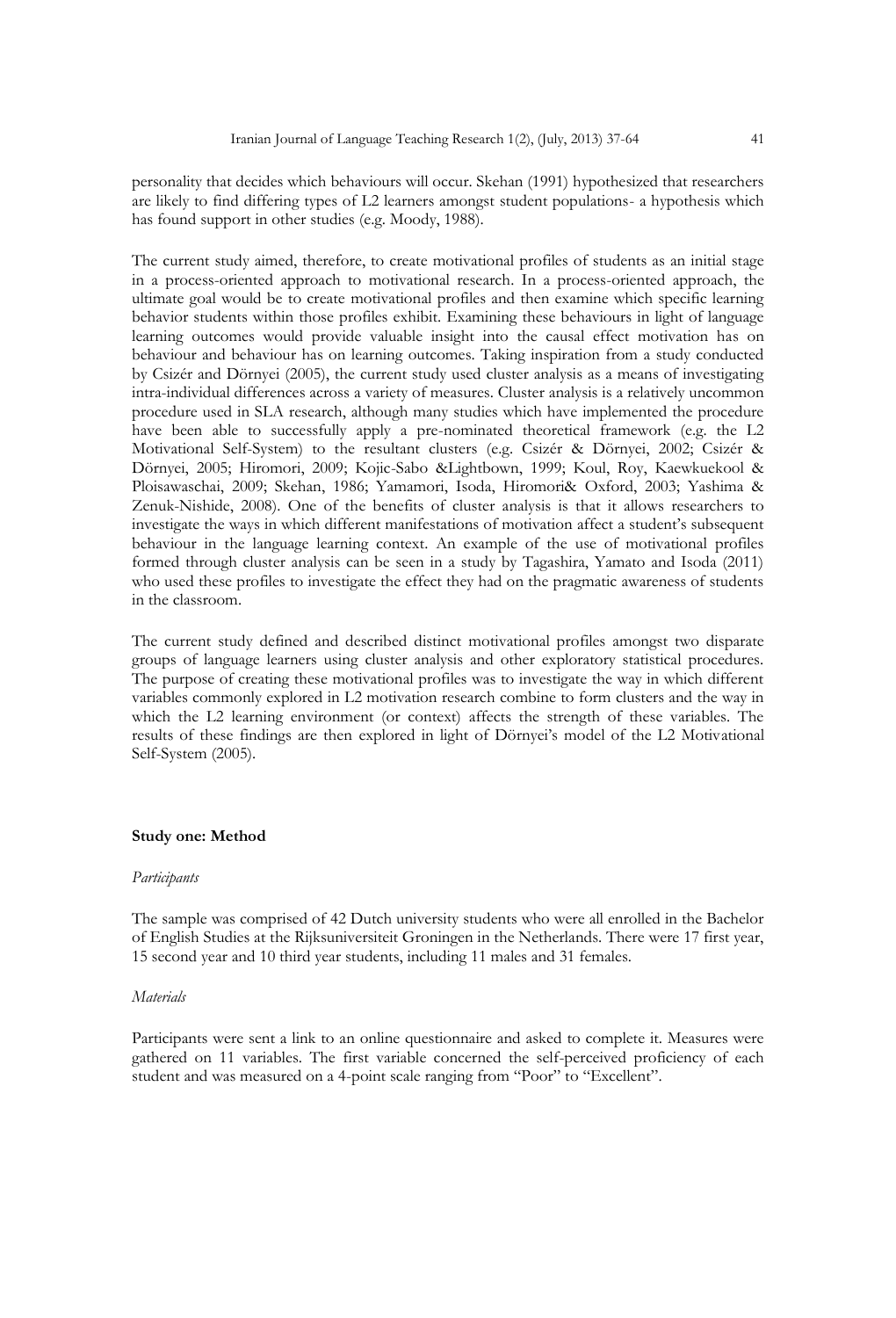*Self-perceived proficiency. (SPP; α = .89).* 

This measure consisted of two items, with a high score indicating a very high self-perceived proficiency.

The other 10 variables were assessed using a 4-point Likert scale ranging from "Strong Disagreement" to "Strong Agreement" and were adapted from the AMTB (Gardner &Smythe, 1981). The full set of questions can be found in the appendix. The reliability (Cronbach's alpha) of each variable is listed in brackets.

**Integrativeness** was defined as the willingness and aspiration of the student to adopt characteristics of the target language"s culture and was measured using three different variables.

*Attitudes towards native English speakers. (ANE; α = .548).*

This measure consisted of two positively worded items and two negatively worded items. A high score indicates a highly favourable attitude towards native English speakers.

*Interest in foreign languages. (IFL; α = .718).* 

This measure consisted of two positively worded items and two negatively worded items. A high score indicates a high level of interest in any L2.

*Integrative orientation. (ITO; α = .755).*

This measure consisted of four positively worded items. A high score indicates a strong desire to learn English for integrative reasons.

**Motivation** is a grouping of variables concerned with the students" motivational intensity to learn the language and was measured using three different variables.

*Attitudes towards learning English. (ALE; α = .360).*

This measure consisted of two positively worded items and two negatively worded items. A high score indicates a positive attitude towards learning English.

*Desire to learn English. (DLE; α = .397).* 

This measure consisted of two positively worded items and two negatively worded items. A high score indicates a strong desire to learn English.

*Motivational intensity. (MOI; α = .449).* 

This measure consisted of two positively worded items and two negatively worded items. A high score indicates a significant amount of applied effort from the student.

**Additional orientations.** Whilst there are several other orientations to do with motivation that have been investigated in previous studies, for the purpose of this study the only additional orientation that was dealt with was an instrumental orientation, due to restrictions on the number of questions we were able to use for the study.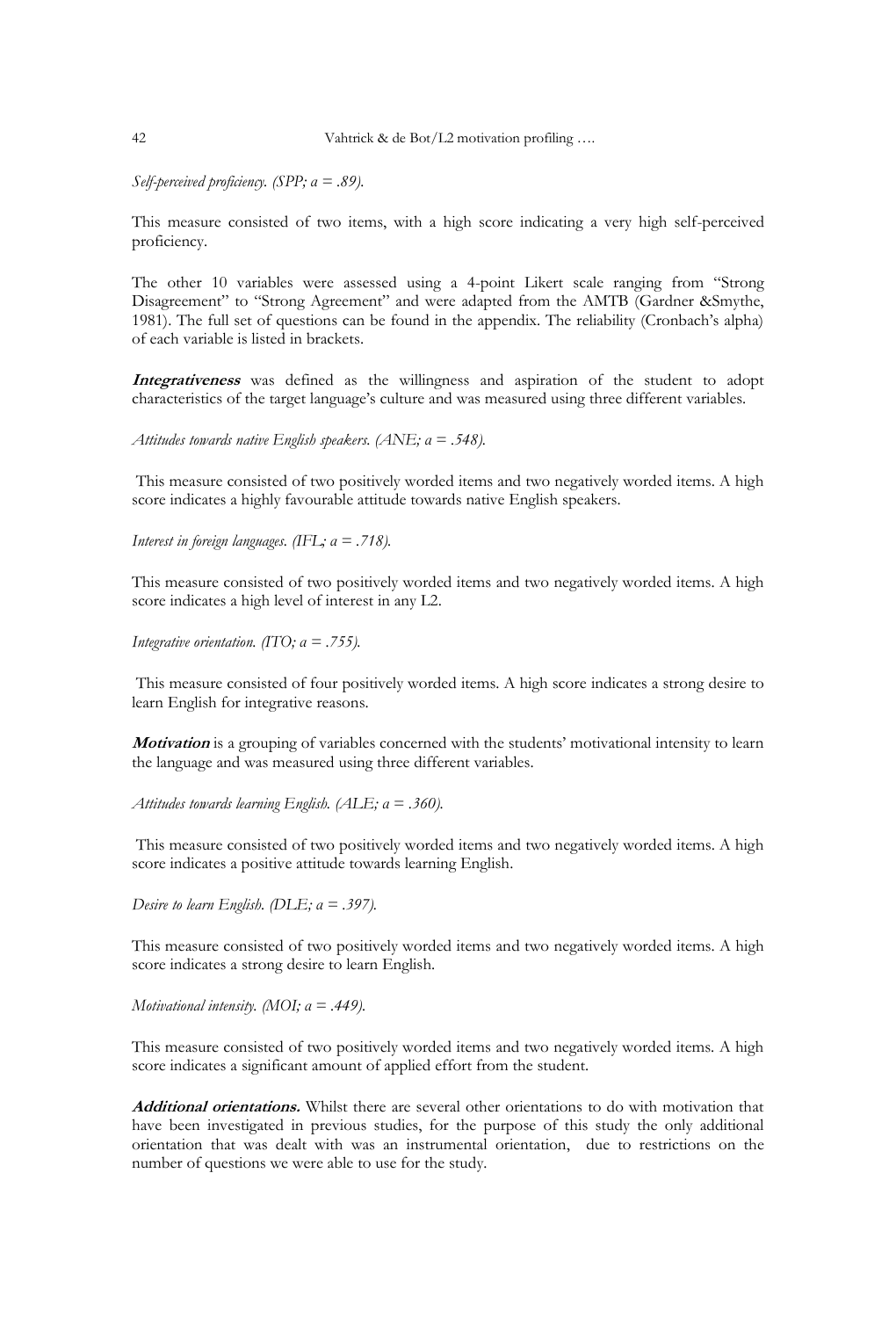Iranian Journal of Language Teaching Research 1(2), (July, 2013) 37-64 43

*Instrumental orientation. (ISO; α = .726).* 

This measure consisted of four positively worded items. A high score indicates a strong desire to learn English for pragmatic/instrumental reasons.

**Anxiety** was measured using two variables.

*English class anxiety. (ECA; α = .711).* 

This measure consisted of one positively worded item and two negatively worded items. A high score indicates a low level of anxiety experienced in class.

*English use anxiety. (EUA; α = .791).* 

This measure consisted of two positively worded items and two negatively worded items. A high score indicates a low level of anxiety experienced when using English.

In addition, measures of **self-confidence** were adapted from Clément &Kruidenier (1985).

*Self-confidence (SCO; α = .809)* was measured using five positively worded items. A high score indicates a high level of self-confidence.

# *Design and analyses*

In this study, we were not specifically concerned with developing and testing hypotheses. Instead, we approached the four research questions outlined in the introduction in an explorative manner. We were particularly interested in exploring whether or not there was evidence of ideal or oughtto selves within the clusters which emerged, as a follow-on from Csizér and Dörnyei"s (2005) study where evidence of this model was found in the clusters they formed. In addition, due to the work of past researchers who have found a significant effect of context on the ways in which various cognitive or affective variables influence learners (Kojic-Sabo &Lightbown, 1999; Oxford & Shearin, 1994), we explored the effect that the language learning environment (the context in which the language is learned) had on the structure of motivational profiles amongst language learners.

This study was primarily concerned with motivation and therefore measures of specific learner strategies or behaviours were not taken in this study. However, in light of previous studies (e.g. Tagashira, Yamato & Isoda, 2011), we suggest that the construction of motivational profiles may act as an initial step in a process-oriented approach which aims to investigate not only the motivation of language learners, but the subsequent language learning behaviours and language skills which develop in these learners.

# **Principal components analysis**

Principal components analysis was conducted in order to investigate the way in which the different variables interacted with each other in different groups of learners. We wanted to explore whether or not variables within one context (e.g. a Dutch foreign language environment) would correlate differently if they were measured in a different context (e.g. an Australian, second language environment).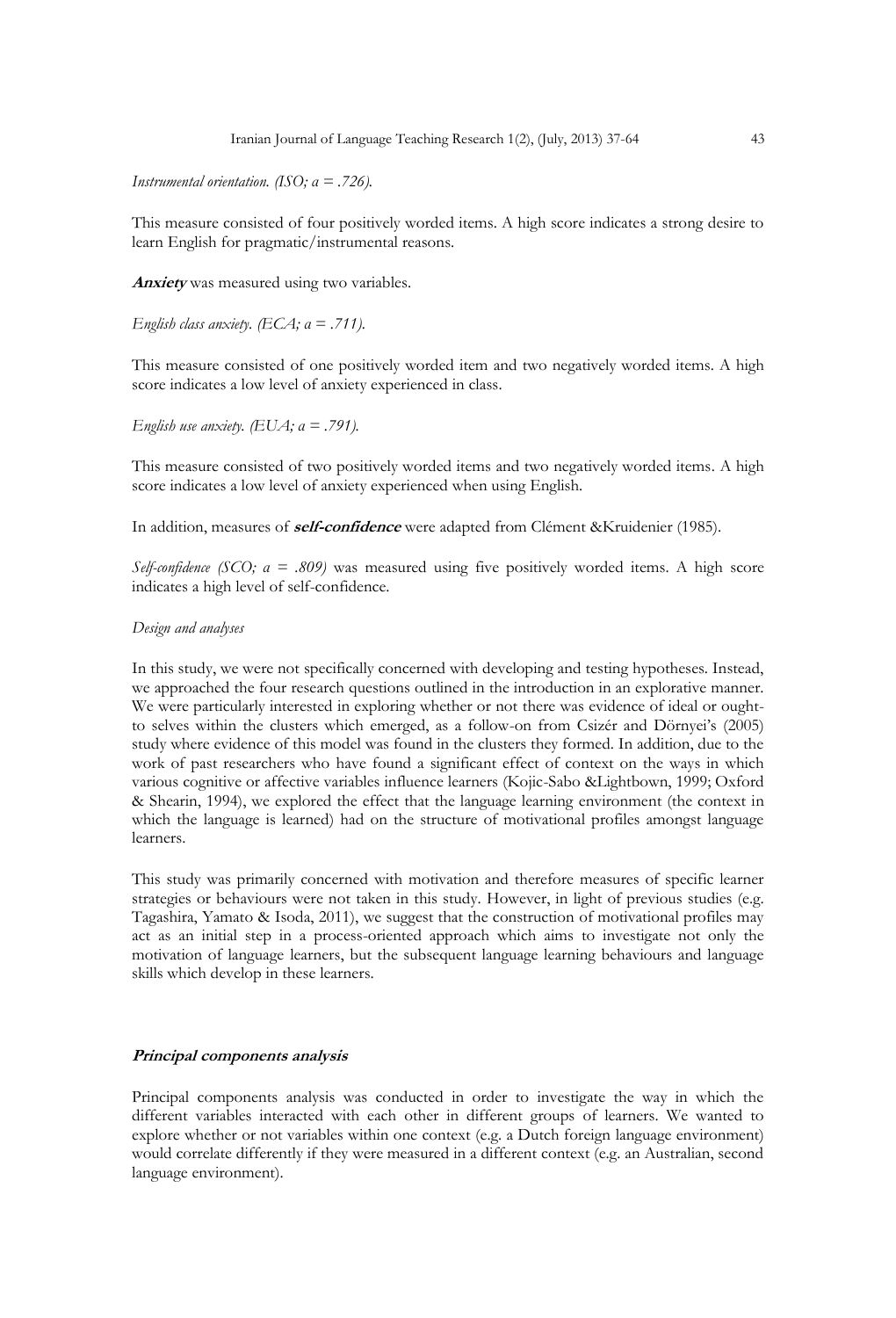After the data was collected from the participants, it was entered into the SPSS 20 programme. A principal component analysis (PCA) was conducted to identify latent, essentially uncorrelated variables within the data. This form of analysis has been widely implemented in linguistic research (e.g. Belmechri& Hummel, 1998; Clément, Dörnyei & Noels, 1994; Warden & Lin, 2000). PCA is primarily used for very large-scale designs (e.g. Inbar, Donitsa-Schmidt &Shohamy, 2000; Schmidt & Watanabe, 2001) although it is possible to use it for smaller data sets providing these meet certain requirements (i.e. the Kaiser-Meyer-Olkin measure and Bartlett's test of sphericity). As it does not require longitudinal data, PCA was chosen as the most applicable tool for this particular study. Other studies which have used cluster analysis to define different learner profiles have also made use of PCA as an initial procedure (e.g. Csizér & Dörnyei, 2005; Morris, 2001).

#### **Cluster analysis**

Cluster analysis identifies participants who have similar characteristics and then creates homogeneous subgroups amongst the large population. If all participants behaved in completely unique manners, there would be an equal number of clusters to participants. Conversely, if participants acted in exactly the same way, there would only be one cluster. Using cluster analysis allows researchers to cluster participants meaningfully, whilst still recognising that each subject will, at some level of the clustering process, behave in a way that is completely unique. Traditionally, cluster analysis is performed as a two-step procedure, first with a hierarchical analysis and then a K-means analysis. The hierarchical analysis produces dendrograms which help the researcher determine the optimum number of clusters. Once the optimum number of clusters has been decided, a K-means analysis is run which allocates participants to the predefined number of clusters. As cluster analysis is an exploratory statistical procedure, it is important to validate it in terms of a sound theoretical construct and use subsequent procedures to substantiate the results (Csizér & Dörnyei, 2005). Throughout this study, the resulting clusters were analysed in an attempt to apply them to Dörnyei"s L2 Motivational Self-System. One method of substantiating the results from cluster analysis is to compare the results with an external criterion measure (Alexander & Murphy, 1999). However, with the absence of such a measure in this study, an alternative approach was sought. Kojic-Sabo andLightbown (1999) argue that there is no way to determine what the optimal number of clusters is, and in fact, whether or not subjects have been organized into the cluster that best fits their individual profile. However, in this paper it is argued that using a MANOVA and subsequent discriminant function analysis (DFA) enables a researcher to ascertain (to a high degree of accuracy) whether or not the original clustering process has been effective, as the nominal independent variable cluster membership is calculated from the 11 variables originally used in the cluster analysis- thus substantiating any results found in the latter.

### **MANOVA and Discriminant Function Analysis**

A MANOVA was run to test whether there was a significant effect of cluster membership on the variables. The MANOVA was followed up with a discriminant function analysis in order to investigate the relationship between the variables and compare this relationship to the factors extracted in the PCA. The purpose of this analysis was twofold. The first purpose was to identify how many factors were responsible for significantly discriminating between the clusters and the second was to confirm that the cluster analysis procedure had accurately separated the subjects into the most fitting cluster.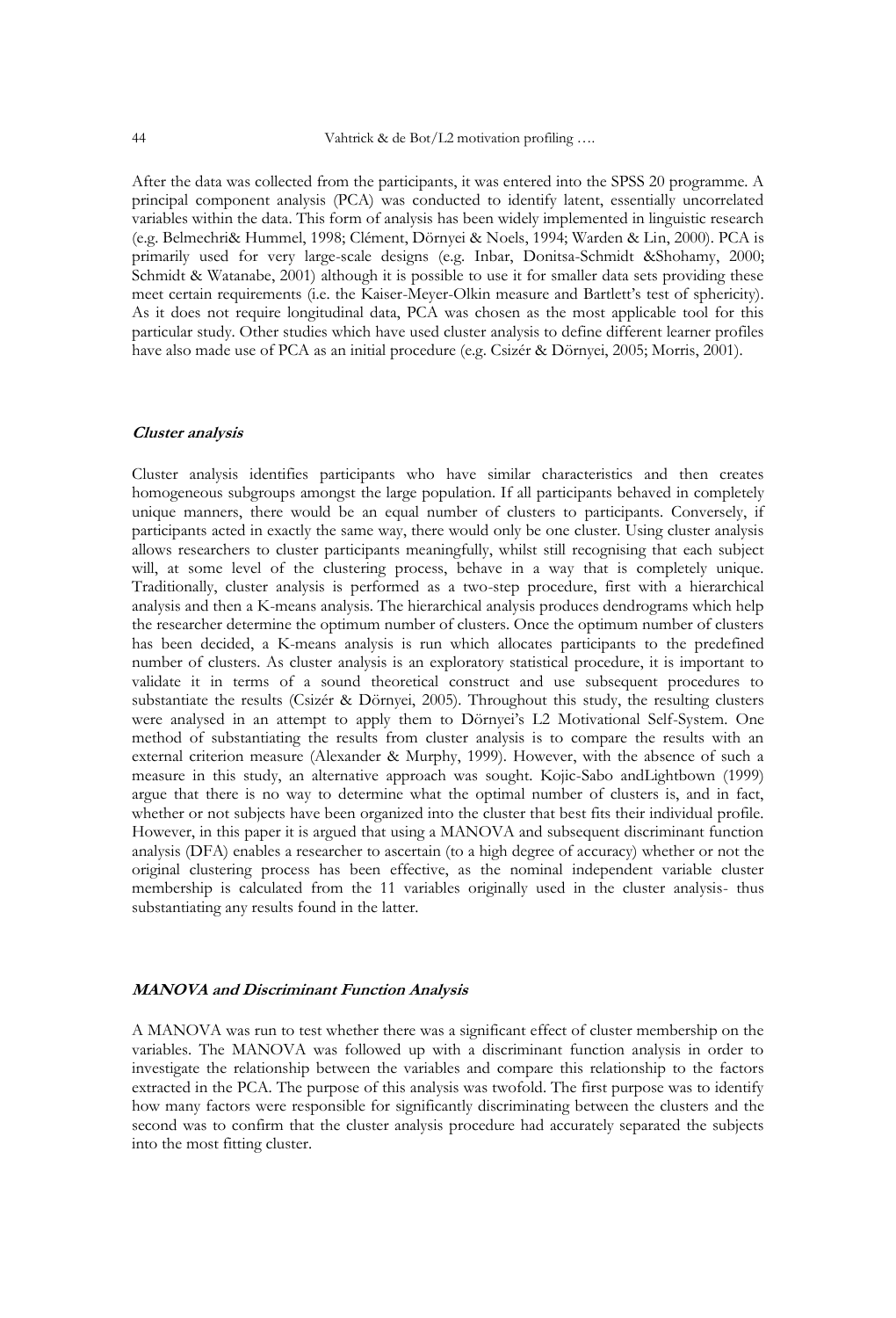The loadings that appear in discriminant function analysis are comparative to factor loadings in a principal components analysis, in that they specify the strength of each of the functions. However, it must be stressed that a discriminatory function analysis does not produce the same factors that a principal component analysis does. Instead, it serves as a predictor of subject membership to clusters that already exist by identifying underlying functions that serve to discriminate the clusters from each other (Field, 2009).

Once the clusters had been classified correctly they were subjected to one-way ANOVAs to ascertain the effect of cluster membership on the 11 individual variables. The clusters were thendescribed in terms of their most dominant characteristics. The decision level for all analyses conducted in this study was set at  $\leq$  .05, which is the industry norm.

# **Study one: Results**

#### *Principal components analysis*

A principal component analysis was run on the 11 variables with orthogonal rotation (varimax). However, upon first running the analysis it became apparent that three of the variables did not correlate highly enough with any of the other factors (IFL, ANE and ISO) and were thus excluded from the analysis (the correlation coefficient tables can be found in Appendix C). The analysis was run again. The Kaiser-Meyer-Olkin (KMO) measure confirmed that the sample size was adequate for the analysis (KMO = .75). According to Field (2009), the KMO measure should be higher than .5 in order for PCA to be appropriate. Bartlett's test of sphericity ( $\chi^2$  (28) = 127.95,  $p \leq 0.001$ ) signifies that the correlations between the variables are sufficiently strong enough to conduct principal component analysis. Eigen values were obtained for all factors and only those with a value higher than 1 were retained (as specified by Kaiser, 1974). Two components were found to have Eigen values over 1 and these collectively described 65.55% of the variance found in the data, which is substantial. Examination of the scree plot (Cattell, 1966) confirmed that a two factor solution was appropriate. After the varimax rotation the manner in which the variables are loaded suggests that the factors represent two distinct subscales: Factor I contains all variables relating to self-confidence; and Factor II represents the overall language learning motivation of the student. The loadings in Table 1 are only present above the value of .4, as this is the cut-off point that Stevens (2002) suggests.

After conducting a reliability analysis on the two subscales of the questionnaire, they were found to have sufficiently high reliabilities (Factor I  $\alpha = .873$ ; Factor II  $\alpha = .736$ ).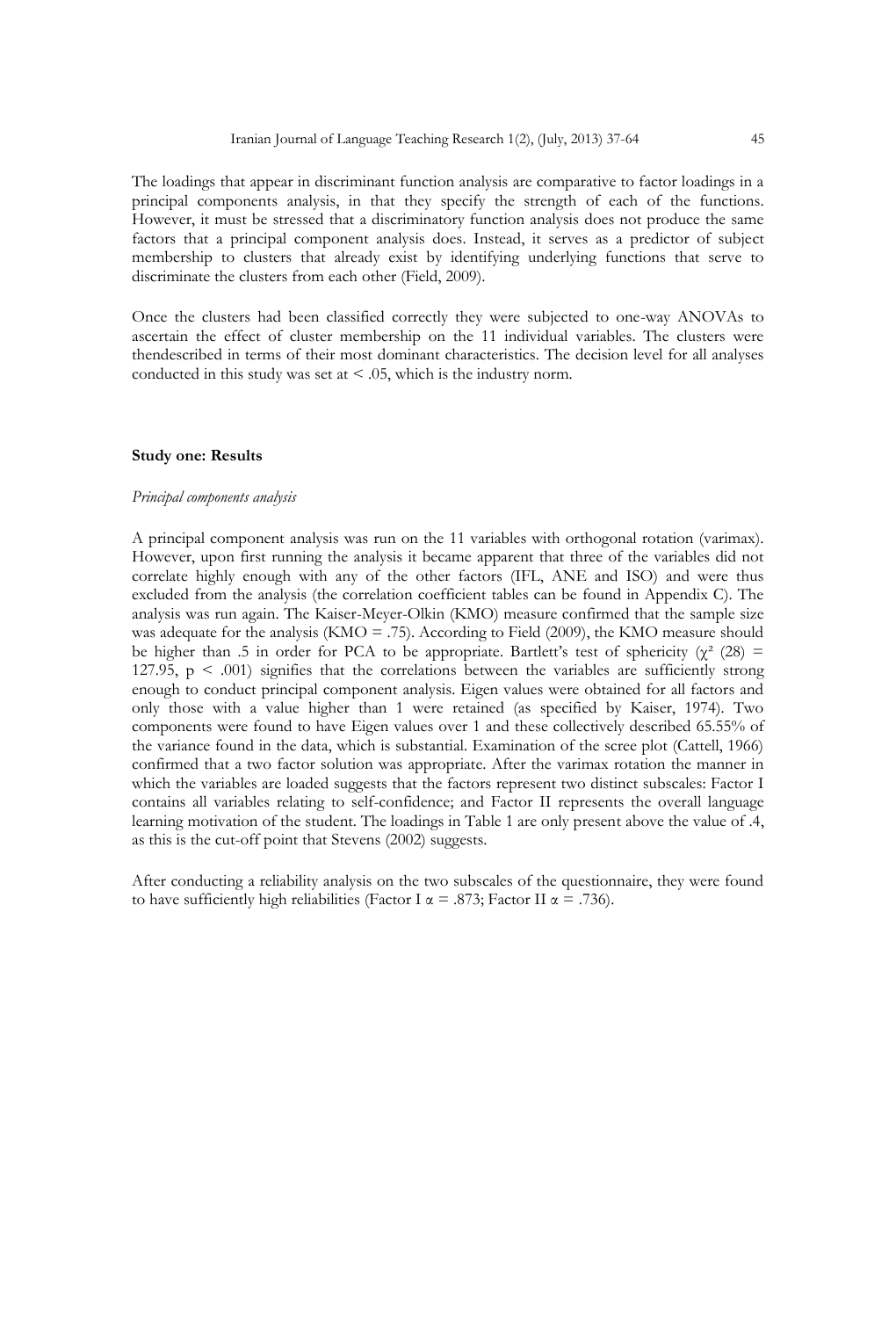| Variables        | Factors  |          |
|------------------|----------|----------|
|                  | Factor 1 | Factor 2 |
| $\overline{SCO}$ | .932     |          |
| <b>ECA</b>       | .860     |          |
| EUA              | .828     |          |
| <b>SPP</b>       | .814     |          |
| <b>MOI</b>       |          | .772     |
| <b>TTO</b>       |          | .749     |
| <b>DLE</b>       |          | .732     |
| ALE.             |          | .731     |
| Eigen values     | 2.983    | 2.26     |
| % of variance    | 37.291   | 28.255   |
| Cronbach's a     | .873     | .736     |

Table 1 *Summary of Principal Component Analysis Results for Dutch Data (N=42)* 

*Note.* The rotation method was varimax with Kaiser normalisation. The Eigen values and % of variance are taken from after the varimax rotation.

#### *Cluster analysis*

The cluster analysis was conducted in two stages, using all 11 variables as grouping variables. Firstly, a hierarchical cluster analysis using Ward"s method and the squared Euclidean distance as the interval measure was run. Upon analysis of the dendrograms (found in Appendix B), the decision was made to continue with the assumption that the data could be separated into three clusters. A subsequent K-means analysis was run to ensure the between-cluster distance was as distinct as possible and the within-cluster distance was as homogeneous as possible.

### *MANOVA*

Using Pillai's trace there was a significant effect of cluster membership on the11 variables,  $V =$ 1.3,  $F(22,60) = 5.152$ ,  $p < .01$ . In addition, separate univariate ANOVAs revealed significant cluster effects on all variables except IFL and ANE.

#### *Discriminant function analysis*

This analysis revealed two discriminant functions. The first explained 69.7% of the variance; and the second explained 30.3%. Both discriminant functions found in the analysis significantly differentiated the three cluster groups, together ( $\Lambda = .11$ ,  $\chi^2(22) = 74.67$ ,  $p \le .01$ ) as well as individually ( $\Lambda = .44$ ,  $\chi^2(10) = 28.01$ ,  $p < .01$ ). The classification results from the discriminant function analysis revealed that 97.6% of the subjects from the original cluster analysis had been clustered effectively. Only one subject was labelled as being clustered incorrectly. This subject was moved from cluster 2 to cluster 1 for the subsequent analyses.

# *Within cluster analyses*

One-way ANOVAs were then conducted in order to ascertain what effect cluster membership had on the individual variables. There were significant effects of cluster membership on the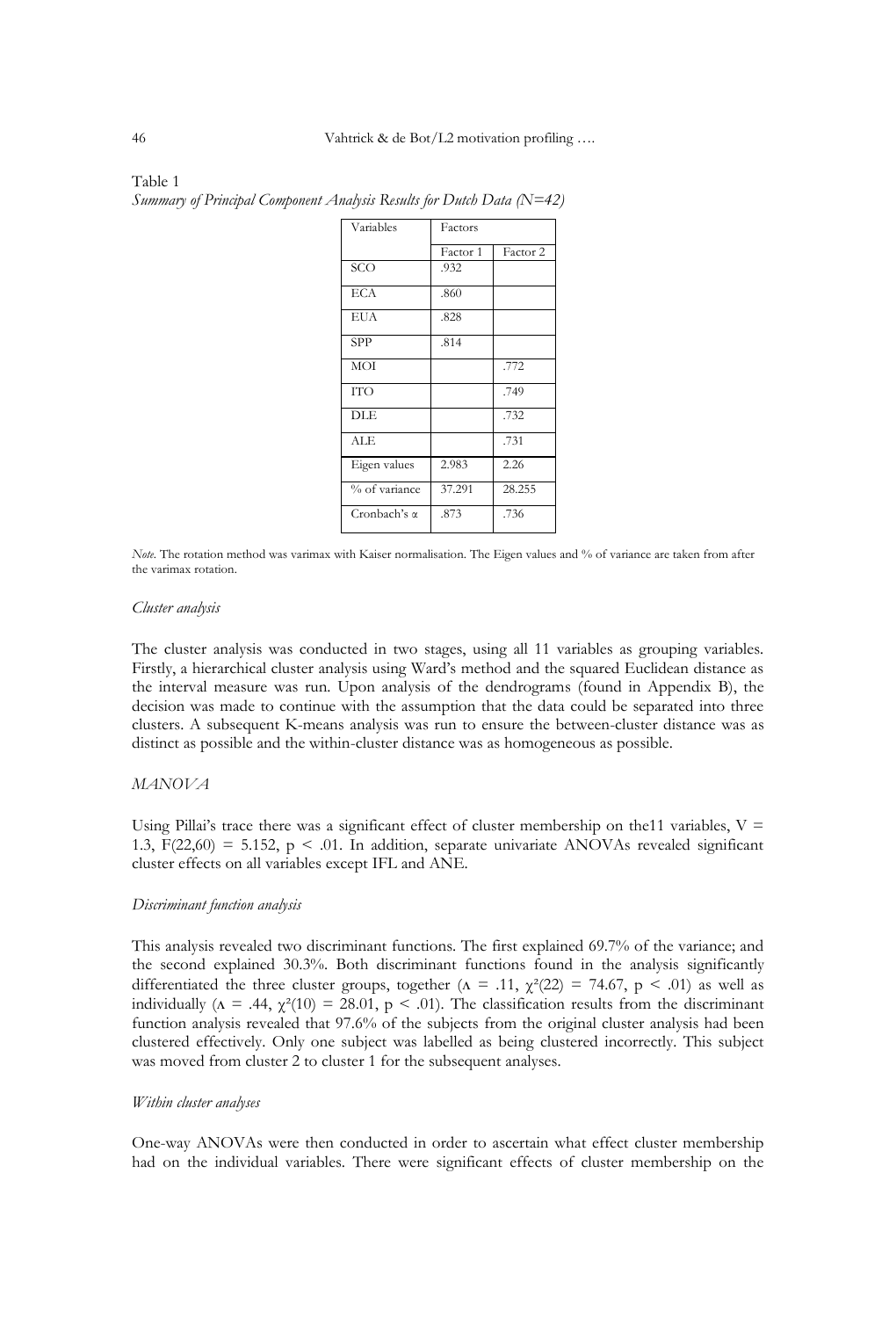variables SPP, ALE, DLE, ECA, EUA, ITO, MOI, and SCO. Subsequent Post-Hoc analyses revealed that there was most often a significant difference between the lowest scoring group and the higher groups, but no significant differences were found between the two highest groups. Details of all one-way ANOVAs and Post-hoc analyses can be found in Appendix E.

# **Study one: Discussion**

#### *Principal components analysis*

When looking at the factors which were uncovered in the PCA, it becomes apparent that the results are comparable to those from previous studies. Factor I has high loadings from the selfconfidence, English use anxiety, English class anxiety, and self-perceived proficiency variables. Whilst this is contrary to Gardner's (1985) socio-educational model, which relates English class anxiety to the learning environment rather than to self-confidence; more recent studies would argue differently (e.g. Clément, 1986; Clément, Dörnyei & Noels, 1994; Clément, Gardner & Smythe, 1980; Gardner & MacIntyre, 1993a; Gardner, Tremblay & Masgoret, 1997).

The second factor revealed by the principal components analysis (the "motivation" factor) contained the variables ALE, DLE, MOI, and ITO. The AMTB (Gardner, 1985) groups the first three of these variables together into one category termed "motivation", which would validate the strong correlations between these variables. It is also understandable that ITO loads strongly onto this factor, given that those participants who have strong, positive feelings for a language community are more likely to demonstrate higher motivation to learn that language. This does not mean that one directly influences the other, but that interaction over time between two variables such as these is likely to result in positive correlations.

## *Cluster analysis*

Cluster 1 scored lowest on SPP, EUA, ECA, and SCO. It scored significantly higher than the lowest (but with no significant differences to the other cluster) on ALE, DLE, and MOI. Therefore, it is possible to describe Cluster 1 as having low levels of self-confidence and the highest levels of anxiety in English class (thereby scoring poorly on all variables that loaded onto Factor I). However, they scored significantly better than the lowest scoring group on three of the factors that load onto Factor II- the motivation factor. This would indicate that even though the subjects experience anxiety and have a low perception of their own proficiency, their attitude and desire towards learning English is strong enough to provide the impetus for the students to continue with their motivated efforts to learn the language. This links back to the idea that anxiety need not be debilitating or counter-productive to motivation as long as bridging the gap between the students' perceived current proficiency and their ideal proficiency is seen as attainable (Crookes & Schmidt, 1991; Shaaban & Ghaith, 2000).

Cluster 2 had the highest scores for ALE, DLE, ITO, and MOI, and scored significantly better than the lowest scoring cluster on SPP, ECA, EUA, and SCO. This cluster therefore can be categorised as having lower levels of anxiety and relatively higher levels of self-confidence, as well as strong motivation to learn the language. Whilst the purpose of this paper was not to determine which clusters are the most or least motivated, it would seem that this cluster embodies a fullyrealised L2 ideal self, where both the pragmatic and affective reasons for learning an L2 have been embraced (Dörnyei, 2005).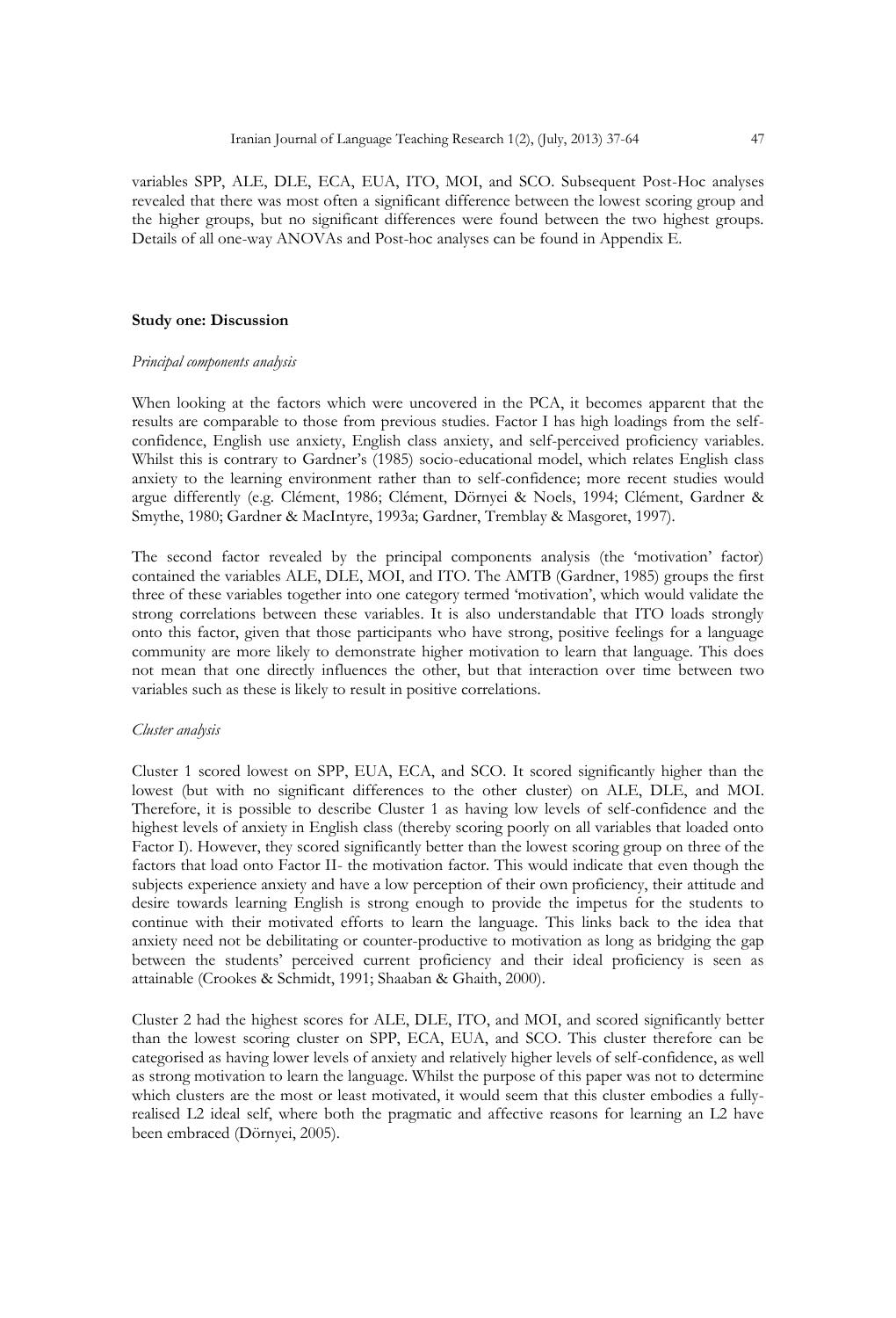Cluster 3 had the lowest scores for ITO, MOI, DLE, and ALE. However, this cluster did not score significantly better than the lowest scoring cluster on SPP, ECA, EUA, and SCO. This cluster can therefore be categorised as scoring highly on all variables from the factor "selfconfidence", but very poorly on the variables from Factor II, indicating a low level of esteem held for the target language. This cluster may therefore have separated their confidence in the English language from the language itself; and so what we see exhibited is that an integrative orientation or desire to learn the language has no bearing on the performance of the student. A similar finding was made by Csizér and Dörnyei (2005), in that one of their clusters exhibited a strong sense of the relevancy of learning an L2 but did not have positive feelings towards the L2 community. Csizér & Dörnyei suggest that this is because this particular cluster of subjects had not "… internalised their professional interest to the extent that it has developed into an ideal language self." (2005, p. 638). Instead, this group appear to embody Dörnyei"s (2005) description of the "ought-to" language self.

#### **Study two: Method**

#### *Participants*

The second study examined students from an English language school in Sydney, Australia. All students who participated in the study were in Australia on a student visa to learn English and all attended the morning classes offered by the school. It was important that the students examined did not attend the night classes offered by the school, as the majority of these students work during the day and attend classes at night to satisfy the conditions of their visa. As a result of this, their motivational levels tend to be much lower than those of the students in the morning classes. There were 26 students who filled in the research questionnaire. Of these 26, 8 were from the intermediate level, 13 were from the upper-intermediate level and 5 students were in the advanced level at the school. At this particular school, students are expected to complete each course level in approximately 12 weeks. There were 10 male and 16 female students. The ages of the students ranged from 17 to 45 years with an average age of 24.19 (SD = 6.3).

# *Materials*

The students were given the same questionnaire as the Dutch students in the first study, with minor changes made to suit an international group of participants. The Cronbach's alpha values for the 11 variables can be found in Appendix A.

# **Study two: Results**

#### *Principal components analysis*

The PCA with orthogonal rotation (varimax) revealed just one factor for the Australian data. The variable SPP was identified as problematic as it did not correlate sufficiently with the factor and it was thus eliminated. This factor described 49.2% of the variance. Whilst all remaining ten variables notably loaded onto the factor (with loadings above .4 as Stevens [2002] suggests), it can be seen from Table 2 that some factors loaded more strongly than others.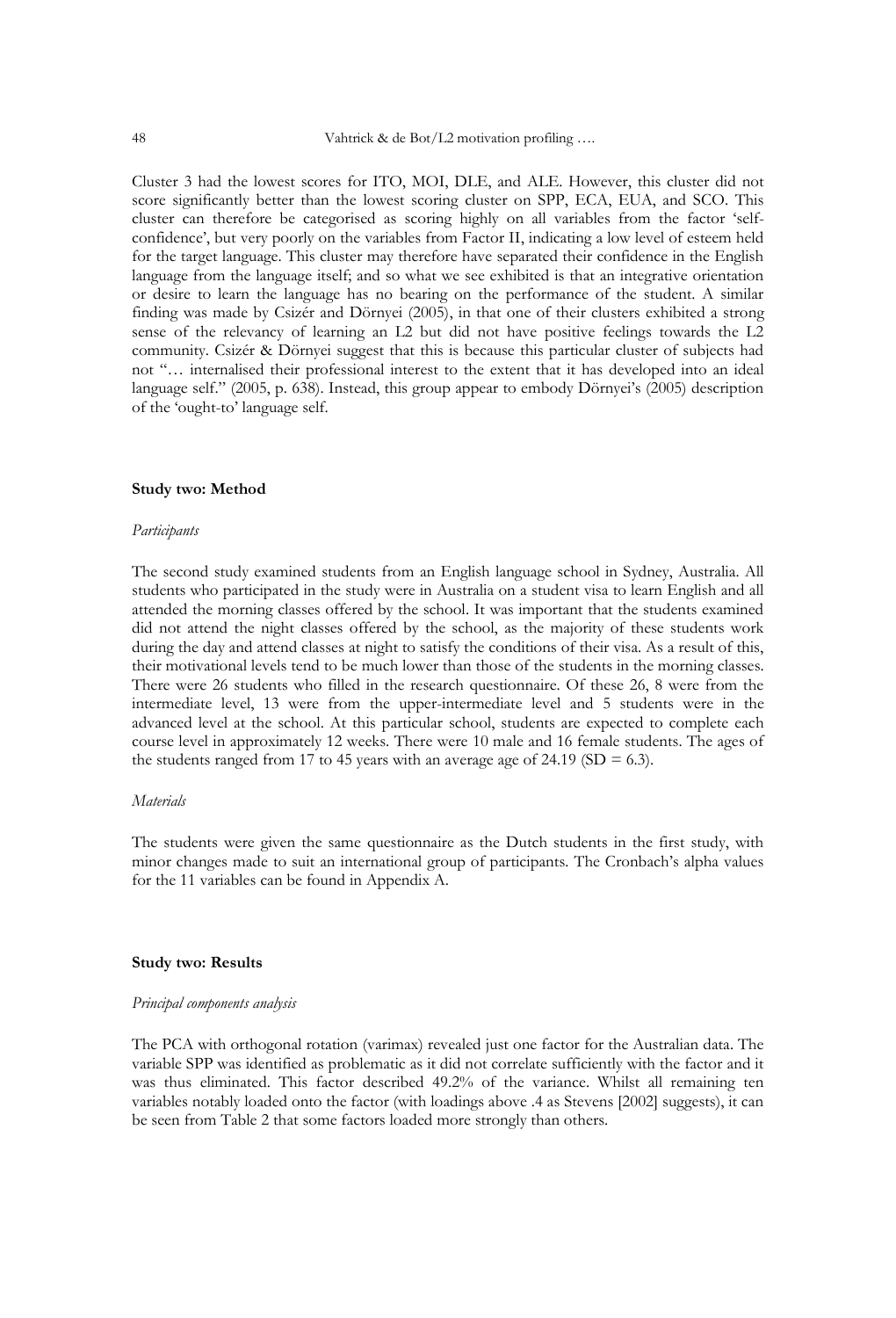| Variables           | Factor I |
|---------------------|----------|
| ALE                 | .803     |
| SCO                 | .802     |
| <b>DLE</b>          | .797     |
| <b>MOI</b>          | .794     |
| <b>ANE</b>          | .782     |
| <b>ITO</b>          | .675     |
| IFL.                | .659     |
| <b>EUA</b>          | .609     |
| <b>ISO</b>          | .552     |
| ECA                 | .437     |
| Eigen value         | 4.922    |
| % of variance       | 49.215   |
| Cronbach's $\alpha$ | .875     |
|                     |          |

Table 2 *Summary of Principal Component Analysis Results (N=26)*

*Note.* As there was only one factor extracted no rotation method was used.

#### *Cluster analysis, MANOVA and discriminant function analysis*

The cluster analysis was conducted in the same way as the first study and it revealed two clusters within the group.

A MANOVA was run to test the validity of the two clusters when measured against the variables. Using Pillai's trace there was a significant effect of cluster membership on the variables,  $V = .85$ ,  $F(11,14) = 7.202$ , p < .01. In addition, separate univariate ANOVAs revealed significant cluster effects on all variables except SPP, ECA, and EUA.

The discriminant function analysis revealed one discriminant function which explained 100% of the variance; and also helped to validate the original PCA which suggested a single factor solution. It significantly differentiated the clustered groups,  $\Lambda = .15$ ,  $\chi^2(11) = 35.075$ , p < .01. The classification results from the discriminant function analysis revealed that 100% of the subjects from the original cluster analysis had been clustered effectively.

Independent samples t-tests were then conducted in order to examine the variables within each cluster. For those variables where there was a significant effect of cluster membership (all but SPP, ECA, and EUA), Cluster 1 significantly outperformed Cluster 2 ( $p < .05$ ). Details of all independent samples t-tests can be found in Appendix E.

# **Study two: Discussion**

#### *Principal components analysis*

When looking at the factors that were extracted in the principal components analysis, immediate differences can be noted between the Australian and Dutch data. Whilst the Dutch PCA revealed two factors (a self-confidence factor and a motivation factor) the Australian data only revealed one factor which seemed to encompass most of the variables to differing degrees. The loadings of ITO and ISO in combination with MOI are noteworthy, as Masgoret and Gardner (2003) argue, a strong integrative or instrumental orientation does not necessarily equate with high levels of motivation. Further analysis of the correlation matrix (Appendix B) reveals that all variables demonstrated high correlations with most other variables within the factor, indicating that, for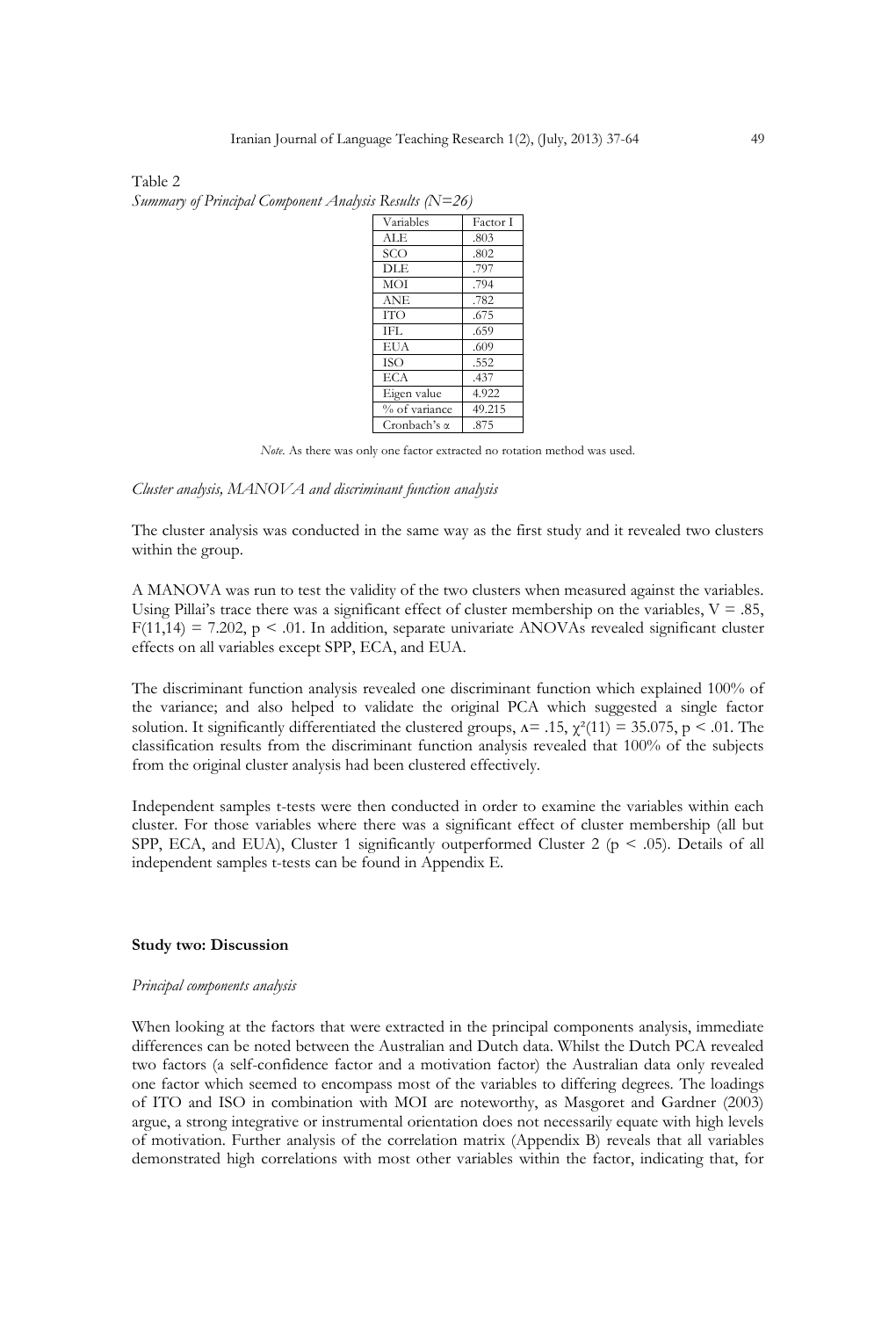this set of data, the factor exhibits a lack of differentiation amongst the participants in terms of how they view the language learning process.

# *Cluster analysis*

Cluster 1 scores significantly higher than cluster 2 on all variables where a significant effect of cluster membership was found ( $p < .05$ ). Cluster 1, therefore, can be seen as demonstrative of the fact that motivation and a positive attitude towards a language increase when the gap between the current state and the desired state (the ideal or ought-to self) is seen as bridgeable- regardless of current ability. It is hypothesized therefore that Cluster 2 is made up of participants whose motivation is affected by the fact that their self-confidence is too low and anxiety levels too high to have a positive attitude regarding this gap. This would indicate that this cluster has no developed concept of the ideal L2 self (Dörnyei, 2005). It is notable that the three variables where no significant effect was found (SPP, ECA, and EUA) all relate to "performance" of the language. This can be related back to the idea that anxiety does not necessarily have to have a debilitating effect on language learning and performance (Tremblay& Gardner, 1995).

### **Discussion**

# *Test-Score Validity*

All of the test items for this study were taken from the AMTB and all had sufficiently high Cronbach's alpha values  $(> 0.07)$ . However, upon testing the reliability of the test items on the particular data used in this study (for both the Dutch and Australian data) what emerges is that, for many of the items, particularly in the Australian data, the Cronbach's alpha values are low. This was not a huge cause for concern, as the alpha values for thesevariables in the AMTB are high and justified their usage in the study. However, there should be an explanation for why the alpha values for the individual variables are so low. Bernardi (1994) states that a sample which contains subjects from similar backgrounds will result in an increased similarity in the responses to test questions; therefore, particularly when looking at the Australian data where subjects came from numerous different countries and cultures, the reason for the low Cronbach's alpha values could be context. In addition, Bernardi argues that Cronbach"s alpha should actually be interpreted as a very conservative test of reliability, considering that most of the time it measures the internal consistency of factorially complex variables.

# *Comparison of factors extracted in principal components analysis*

The two different studies revealed markedly different patterns in the ways in which variables loaded onto factors in the PCAs. Whilst the Dutch data differentiated between variable relating to self-confidence and motivation, the Australian data showed more overlapping of variables, with one very general factor emerging. We suggest that one of the reasons for this is the differing contexts that the data was gathered from. The Dutch participants were all university students who had chosen to study English. Whilst a certain level of motivation must be assumed considering the participants had elected to be English majors, there was a great deal of variability surrounding all the variables. Conversely, the Australian participants were all in Australia on a student visa to learn English. To these students, learning English was not linked to an abstract instrumental or integrative orientation, or a possible self, but rather to the very concrete possibility that they had the opportunity to remain in Australia if they were successful in learning English, and that they would be deported if they did not show improvement with their English skills every month. Therefore, their answers did not differ as distinctly between the variables as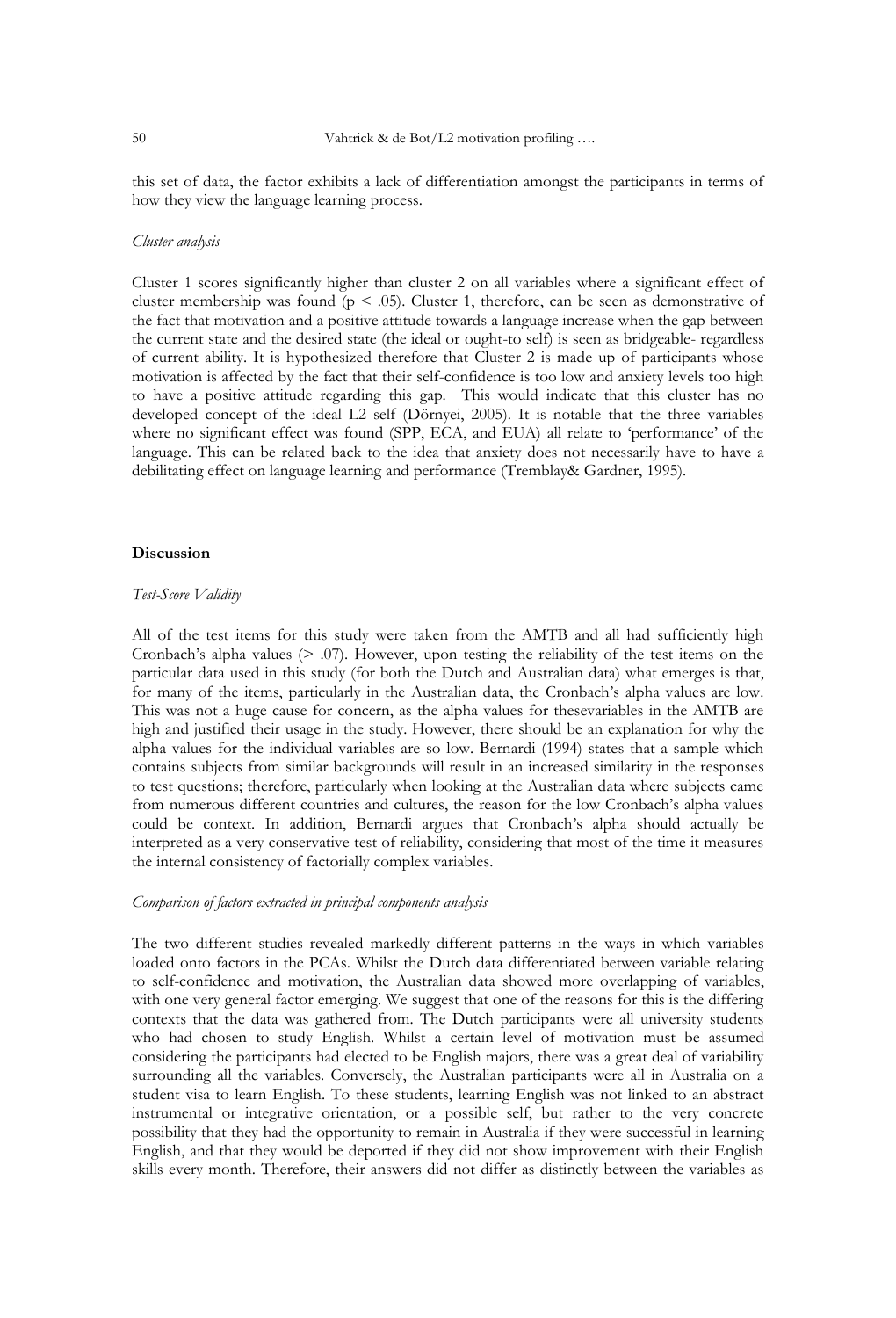the Dutch students" did, possibly because they have a very great need to learn English which influenced all other factors.

In addition, distinct from the personal context of the students is the context of the learning environment or culture. Several studies have found that whether the L2 is being learnt in a second or foreign context can determine the influence of both cognitive and affective variables in individual learners (e.g. Oxford &Shearin, 1994; Kojic-Sabo &Lightbown, 1999). However, a mere distinction between a second and foreign language culture is most probably insufficient to determine the influence of context on the manifestation of different motivational profiles. For example, Warden and Lin (2000) found that one of the most influential factors affecting the level of motivation in a group of 442 non-English major students at Chaoyang University of Technology in Taiwan was requirement. That is, if a subject was a requirement of the students, then their motivation was found to increase. This is obviously neither an integrative nor instrumental orientation, but an orientation not fully explored in the West.

### *Clusters and the L2 motivational self-system*

Context also had an effect on the way in which Dörnyei"s (2005) proposal of the L2 Motivational Self-System manifested itself. In the Dutch data what appeared were three relatively distinct groups who exhibited different possible selves, ranging from a group that had not begun to develop an ideal self at all to students with fully-fledged ideal selves. However, in the Australian data there was one cluster which had a more developed sense of the ideal self and one that showed virtually no sign of such a concept.

What emerges from both sets of clusters is that whilst signs of both the ought-to and ideal-selves can be seen in the Dutch data, no such distinction is discernible in the Australian data. This again ties in with the discussion of the differences in the factors which were found- the Australian students may have a driving need to learn English which has already internalised all aspects of Dörnyei's (2005) model of the L2 Motivational Self-System, thereby making it less clear which types of possible selves they have begun to identify.

# **Conclusion**

Yamamori et al (2003) argue that teachers will become more efficacious educators, the better they understand their students, yet investigating the individual cognitive and affective variables of every student and their subsequent learning behaviours would be an extremely time consuming process. In addition, even if such investigations were to be carried out, teaching each student individually in a manner suited to their motivational or learning style profile would be logistically impossible. When also taking into account the dynamic nature of one"s motivation, it could also be argued that such analyses would be useless longitudinally, as each student"s motivation will change over time. Therefore, cluster analysis is perhaps best utilized as a procedure in research designs which precedes investigation of language learning behaviours and subsequent language learning outcomes. Information on which learning behaviours are utilized by successful language learners will enable teachers to effectively coach less motivated students and create a pedagogical environment that is conducive to inspiring rather than dampening motivation.

A typical research design for a motivation study would entail correlational analyses between measures of motivation and measures of aptitude or performance on L2 tests. However, Dörnyei (2003) argues that motivation research must move away from such traditional designs and instead focuses on investigating the effect motivation has in creating or influencing certain language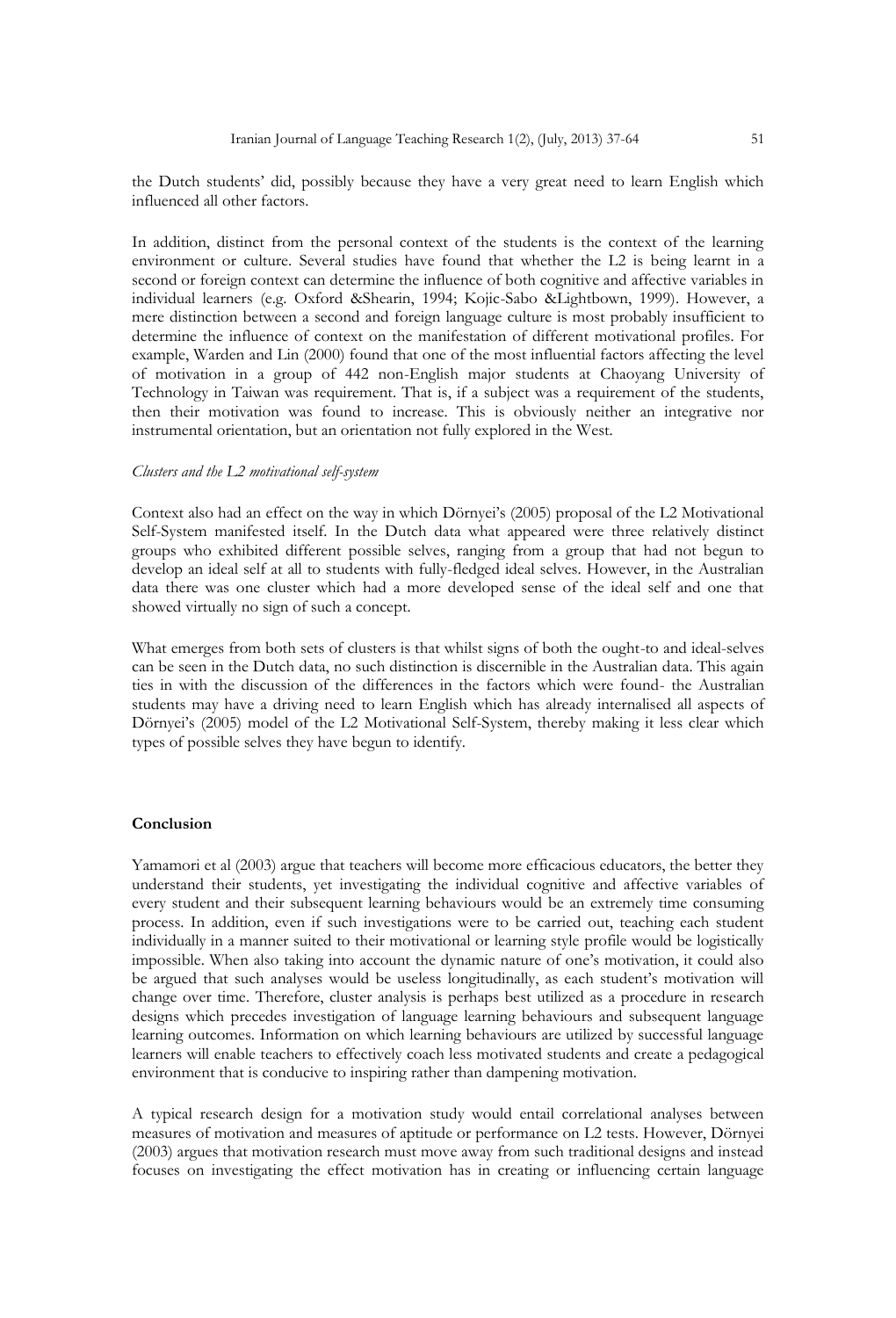learning *behaviours.* Future research concerning the field of motivation should focus on exploring a three-step link between motivation, language learning behaviour and subsequent language learning outcomes or proficiency. In this paper, we have argued that cluster analysis is a valid means of performing this first step- identifying differing levels of motivation amongst students and attempting to note similar characteristics which may then go on to influence the language learning behaviours students are likely to exhibit.

In identifying differing levels of motivation amongst students, researchers may then begin to examine the ways in which teaching strategies and the classroom context have an effect on the different aspects of motivation and therefore on the subsequent learning behaviours students exhibit as a result of their motivational profile.

#### **References**

- Alexander, P.A. & Murphy, P.K. (1999). Learner profiles: Valuing individual differences within classroom communities. In P.L. Ackerman, P.C. Kyllonen& R.D. Roberts (Eds.), *Learning and individual differences: Process, trait, and content determinants* (pp. 412-431). Washington, DC: American Psychological Association.
- Belmechri, F. & Hummel, K. (1998). Orientations and motivation in the acquisition of English as a second language among high school students in Quebec City.*Language Learning, 48*(2), 219-244.
- Bernardi, R.A. (1994). Validating research results when Cronbach"s Alpha is below .70: A methodological procedure. *Educational and Psychological Measurement 54,* 766-775.
- Bernaus, M. & Gardner, R.C. (2008). Teacher motivation strategies, student perceptions, student motivation, and English achievement.*The Modern Language Journal 92*(3), 387-401.
- Cattell, R.B. (1966). Scree test for number of factors. *Multivariate Behavioural Research 1*(2), 245-276.
- Clément, R. (1986). Second language proficiency and acculturation: An investigation of the effects of language status and individual characteristics. *Journal of Language and Social Psychology 5,* 271-290.
- Clément, R., Dörnyei, Z. & Noels, K.A. (1994). Motivation, self-confidence, and group cohesion in the foreign language classroom.*Language Learning 44*(3), 417-448.
- Clément, R., Gardner, R.C. &Smythe, P.C. (1980).Social and individual factors in second language acquisition.*Canadian Journal of Behavioural Science 12,* 293-302.
- Clément, R. &Kruidenier, B. (1985). Aptitude, attitude, and motivation in second language proficiency: A test of Clément"s model. *Journal of Language and Social Psychology 4,* 21-37.
- Crookes, G. & Schmidt, R.W. (1991). Motivation: Reopening the research agenda. *Language Learning 41*(4), 469-512.
- Csizér, K. & Dörnyei, Z. (2002). Language learning attitudes and motivation among primary school children.*Magyar Pedagogia 102*(3), 333-353.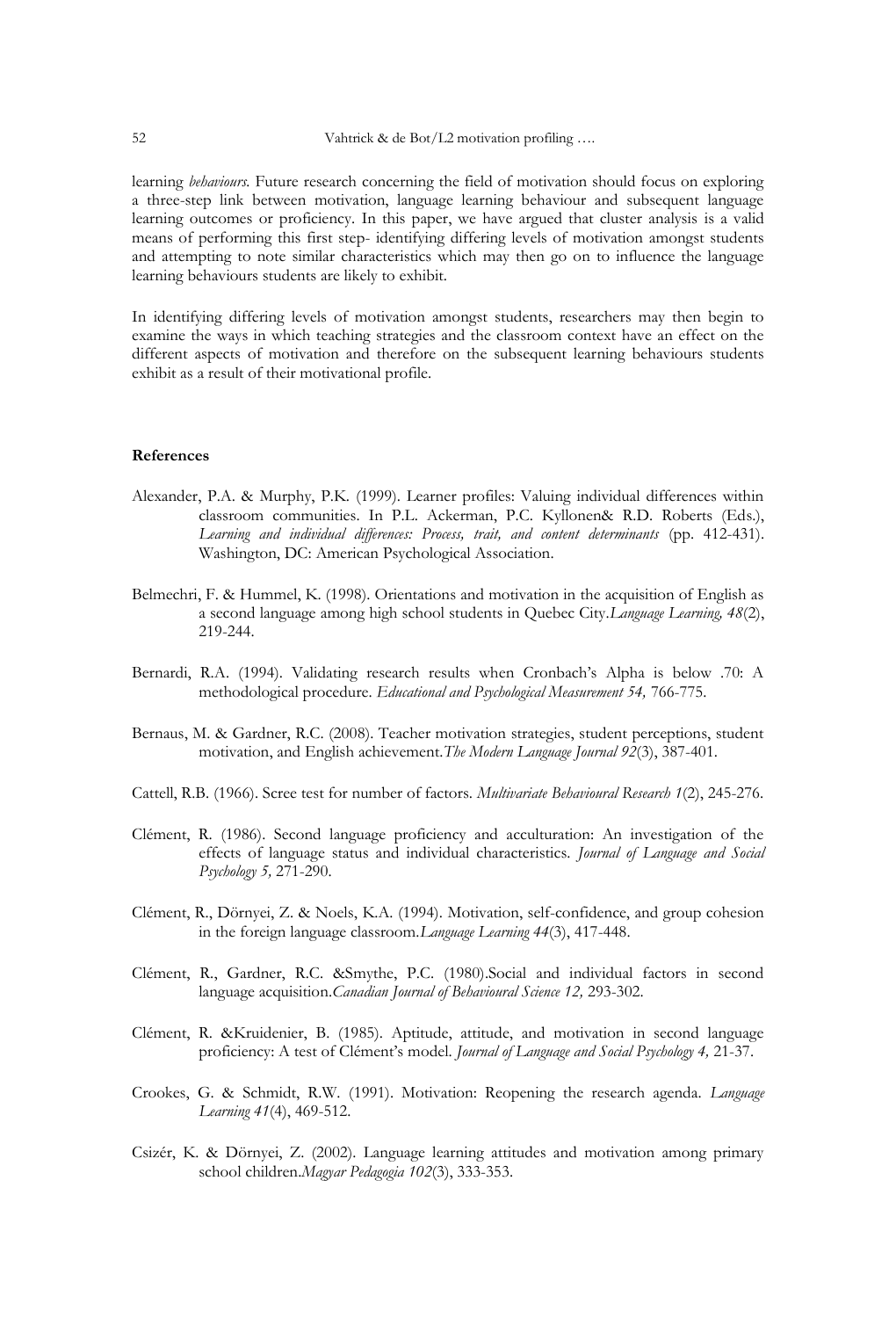- Csizér, K. & Dörnyei, Z. (2005). Language learner"s motivational profiles and their motivated learning behaviour.*Language Learning 55*(4), 613-659.Deci, E.L. & Ryan, R.M. (1985). The general causality orientations scale: Self-determination in personality. *Journal of Research in Personality 19*(2), 109-134.
- Dörnyei, Z. (2003). Attitudes, orientation, and motivations in language learning: Advances in theory, research and applications. *Language Learning 53* (sup.), 3-32.
- Dörnyei, Z. (2005). *The psychology of the language learner: Individual differences in second language acquisition.* Mahwah, NJ: Erlbaum.
- Dörnyei, Z. (2009). Individual differences: Interplay of learner characteristics and learning environment. *Language Learning 59*(1), 230-248.
- Field, A. (2009). *Discovering statistics using SPSS.* London: Sage Publications Ltd.
- Gardner, R.C. (1985). *Social psychology and second language learning: The role of attitudes and motivation.* London: Arnold.
- Gardner, R.C., Day, J.B. & MacIntyre, P.D. (1992).Integrative motivation, induced anxiety, and language learning in a controlled environment.*Studies in Second Language Acquisition 14,*  197-214.
- Gardner, R.C. & Lambert, W.E. (1972). *Attitudes and motivation in second-language learning.*Massachusetts: Newbury House.
- Gardner, R.C. & MacIntyre, P.D. (1993a). On the measurement of affective variables in second language learning.*Language Learning 43*(2), 157-194.
- Gardner, R.C. &Smythe, P.C. (1981). On the development of the Attitude/Motivation Test Battery.*The Canadian Modern Language Review 37,* 510-525.
- Gardner, R.C., Tremblay, P.F. & Masgoret, A-M. (1997). Towards a full model of second language learning: An empirical investigation. *The Modern Language Journal 81*(3), 344- 362.
- Higgins, E.T. (1987). Self-discrepancy: A theory relating to self and affect. *Psychological Review 94,*  319-340.
- Hiromori, T. (2009). A process model of L2 learners' motivation: From the perspectives of general tendency and individual differences. *System 37*(2), 313-321.
- Inbar,O., Donitsa-Schmidt, S. &Shohamy, E. (2000). Students" motivation as a function of language learning: The teaching of Arabic in Israel. In Z. Dörnyei & R. Schmidt (Eds.), *Motivation and second language acquisition.*Honolulu, HI: University of Hawaii Press.
- Jacques, S.R. (2001). Preferences for instructional activities and motivation: A comparison of student and teacher perspectives. In Z. Dörnyei & R. Schmidt (Eds.), *Motivation and second language acquisition* (pp. 187-214). Honolulu, HI: University of Hawaii Press.

Kaiser, H.F. (1974). An index of factorial simplicity.*Psychometrika 39,* 31-36.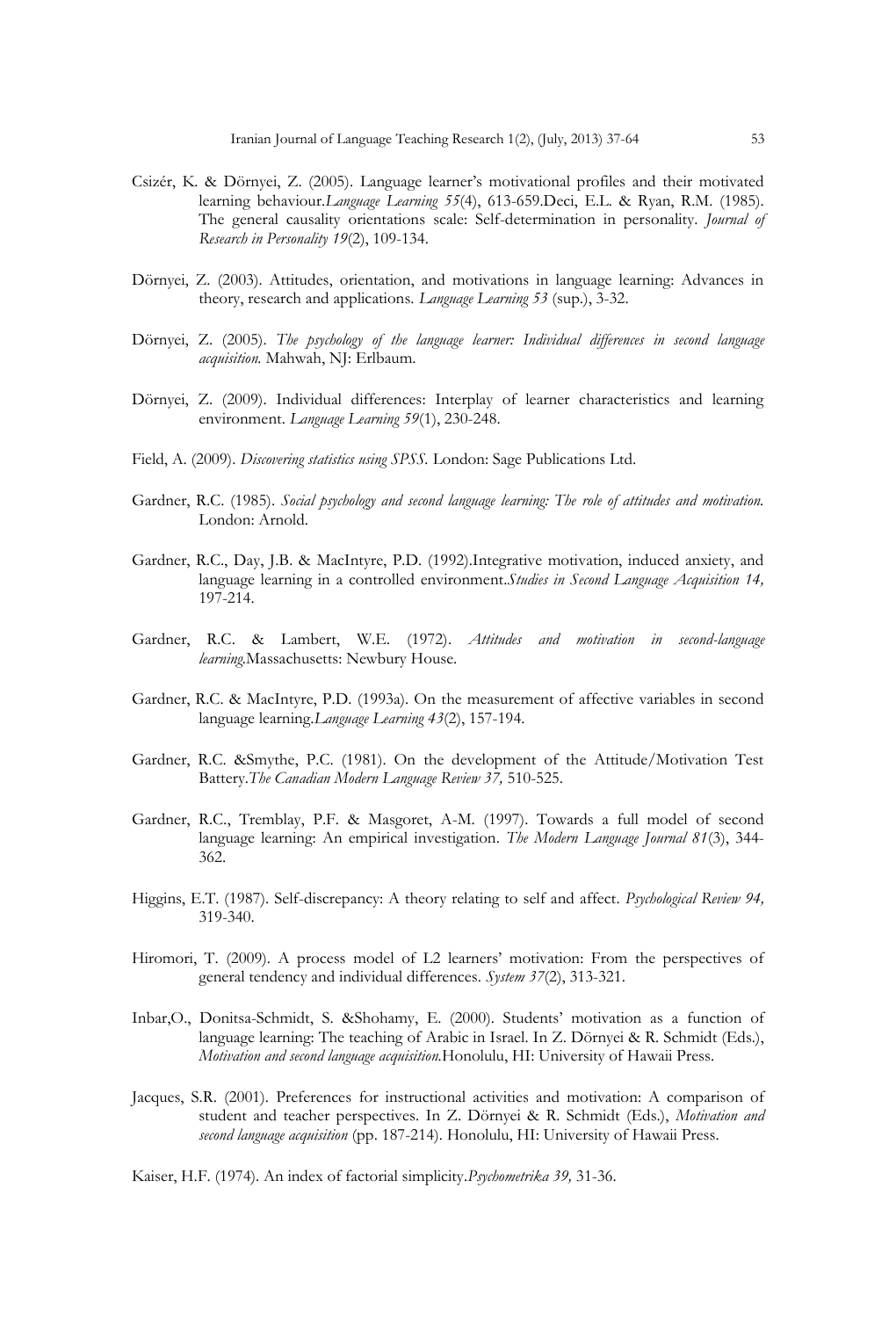- Kleinmann, H.H. (1977). Avoidance behaviour in adult second language acquisition.*Language Learning 27,* 93-107.
- Kojic-Sabo, I. &Lightbown, P.M. (1999).Students" approaches to vocabulary learning and their relationship to success.*The Modern Language Journal 83*(2), 176-192.
- Koul, R., Roy, L., Kaewkuekool, S. &Ploisawaschai, S. (2009). Multiple goal orientations and foreign language anxiety.*System 37*(4), 676-688.
- Markus, H &Nurius, P. (1986). Possible selves. *American Psychologist 41,* 954-969.
- Masgoret, A.-M. & Gardner, R.C. (2003). Attitudes, motivation and second language learning: A Meta-analysis of studies conducted by Gardner and associates. *Language Learning 53*(1), 123-163.
- Moody, R. (1988). Personality preferences and foreign language learning.*The Modern Language Journal 72*(4), 389-401.
- Morris, F.A. (2001). Language learning motivation for the class of 2002: Why first-year Puerto Rican high school students learn English. *Language and Education 15*(4), 269-278.
- Myers, I.B. (1962). Inferences as to the dichotomous nature of Jungs types, from the shape of regressions of dependent-variables upon Myers-Briggs Type Indicator Scores. *American Psychologist 17*(6), 364.
- Oxford, R. &Shearin, J. (1994). Language learning motivation: Expanding the theoretical framework. *The Modern Language Journal 78,* 12-28.
- Schmidt, R. & Watanabe, Y. (2001). Motivation, strategy use, and pedagogical references in foreign language learning.In Z. Dörnyei & R. Schmidt (Eds.), *Motivation and second language acquisition* (pp. 313-359). Honolulu, HI: University of Hawaii Press.
- Shaaban, K.A. &Ghaith, G. (2000). Student motivation to learn English as a foreign language.*Foreign Language Annals 33*(6), 632-644.
- Skehan, P. (1986). Cluster analysis and the identification of learner types. In V. Cook (Ed.), *Experimental approaches to second language acquisition* (pp. 81-94). Oxford: Pergamon.
- Skehan, P. (1991). Individual differences in second language learning.*Studies in Second Language Acquisition 13,* 275-298.
- Stevens, J.P. (2002). *Applied multivariate statistics for the social sciences* (4th Ed.). Hillsdale, NJ: Erlbaum.
- Tagashira, K., Yamato, K. &Isoda, T. (2011). Japanese EFL learners" pragmatic awareness through the looking glass of motivational profiles.*JALT Journal 33*(1), 5-26.
- Tremblay, P.F. & Gardner, R.C. (1995). Expanding the motivation construct in language learning. *The Modern Language Journal 79*(4), 505-518.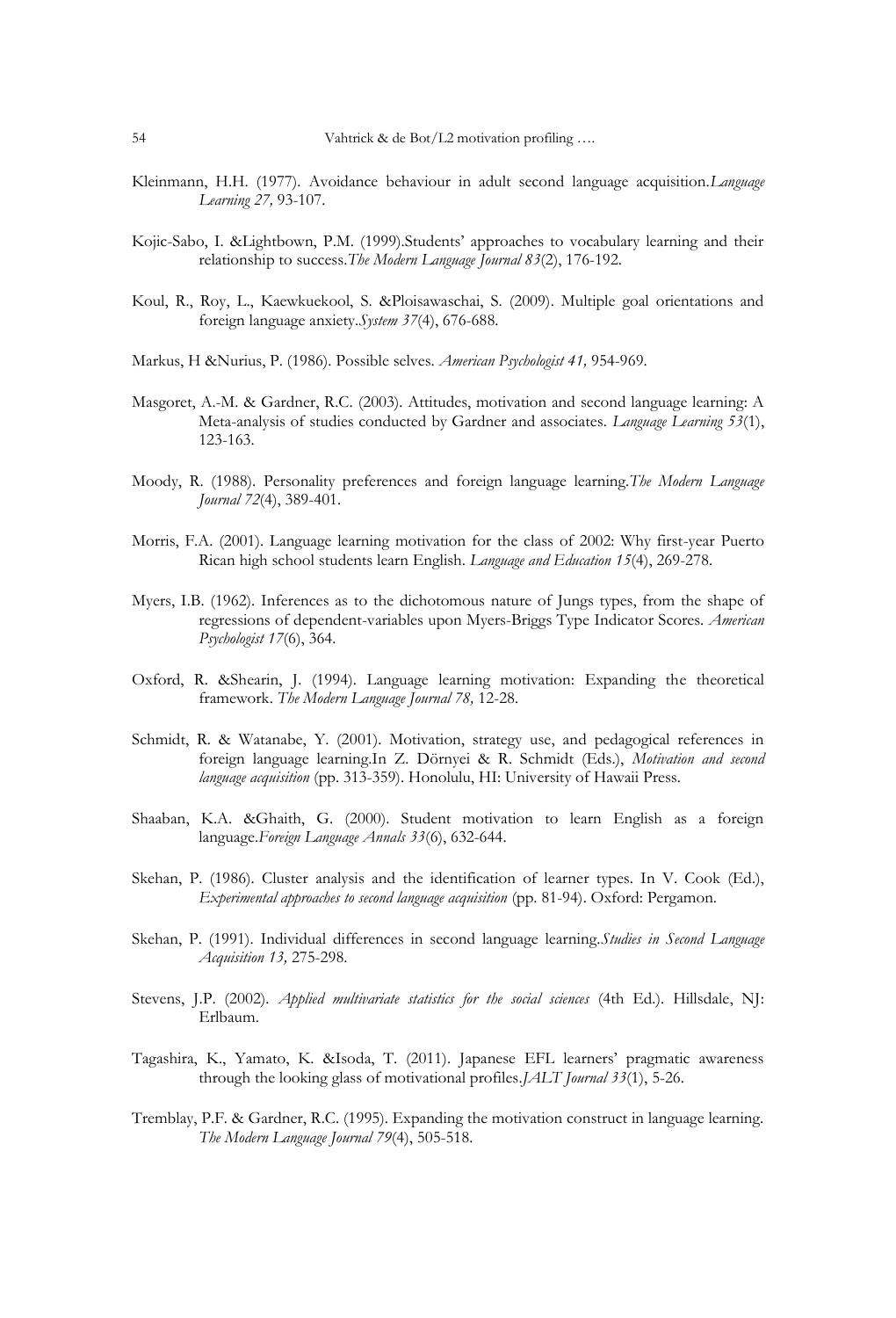- Warden, C.A. & Lin, H.J. (2000).Existence of integrative motivation in an Asian EFL setting.*Foreign Language Annals 33*(5), 535-545.
- Weiner, B. (1972). Attribution theory, achievement motivation, and the educational process.*Review of Educational Research 42*(2), 203-215.
- Yamamori, K., Isoda, T. Hiromori, T. & Oxford, R. (2003). Using cluster analysis to uncover L2 learner differences in strategy use, will to learn and achievement over time. *IRAL 41*(4), 381-409.
- Yashima, T. &Zenuk-Nishide. (2008). The impact of learning contexts on proficiency, attitudes, and L2 communication: Creating an imagine international community. *System 36,* 566- 585.

**Louisa Vahtrick** graduated from the University of Groningen in the Netherlands with an M.A. in Applied Linguistics. Prior to this she completed her B.A. at the University of Sydney, Australia. Her areas of interest include psycholinguistics, language attrition, and bilingual mother-tongue acquisition. She is currently employed at the University of Groningen in the Applied Linguistics department.

**Prof. Dr. Kees de Bot** graduated from the University of Nijmegen in General Linguistics and Applied Linguistics. His PhD research concerned the use of visualizations of intonation as a teaching aid. His research concerns a number of topics including foreign language attrition, language and dementia in multilingual settings, maintenance and shift of minority languages and the psycholinguistics of bilingual language processing, and more recently the application of Dynamic Systems Theory in SLA and multilingualism.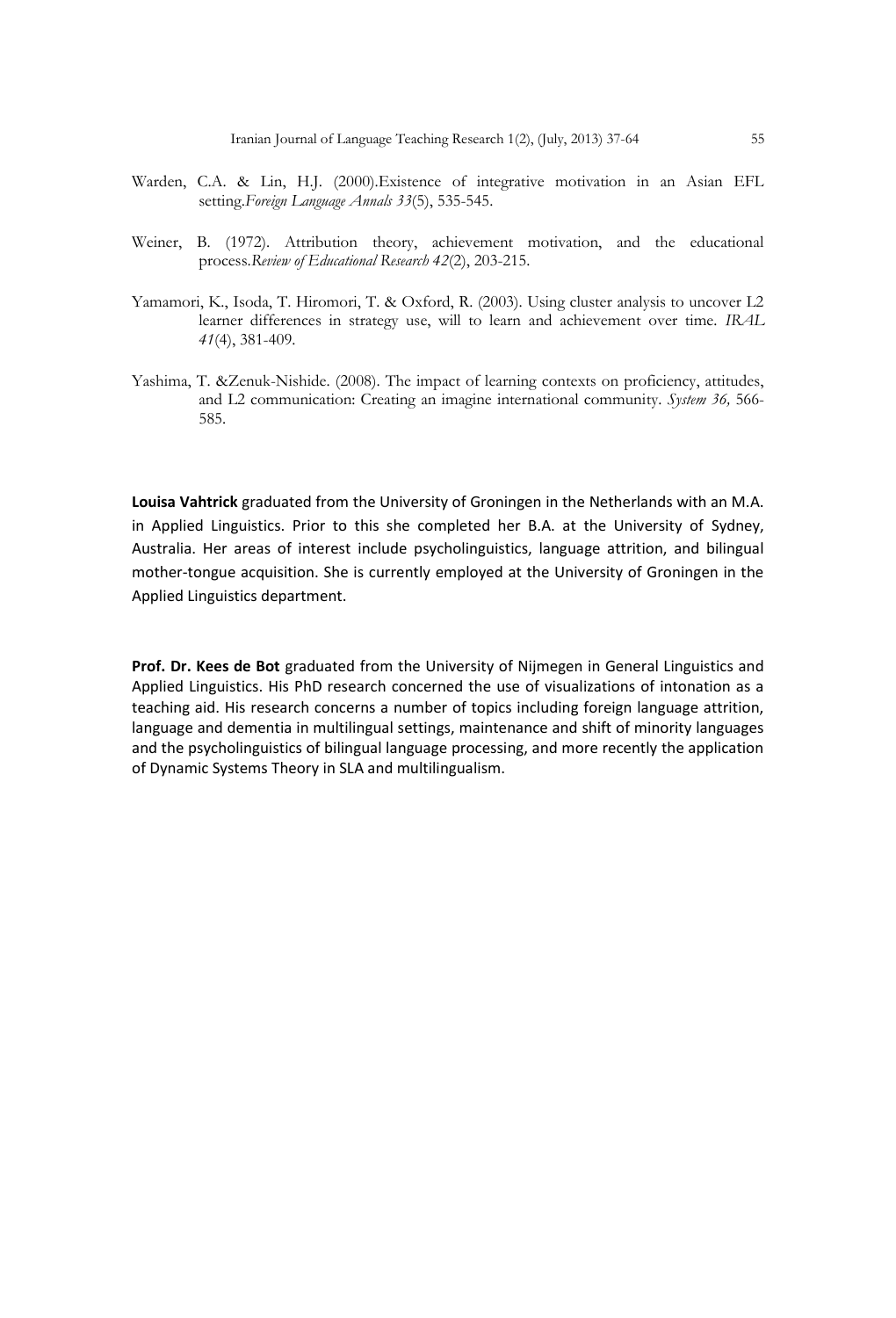# **Appendix A: Attitude/Motivation Test Battery Items**

These items were adopted from the AMTB (Gardner, 1985).

# **Attitudes towards native English speakers** (*Study I α = .548; Study II α = .025)*

Positively keyed

- Most native English speakers are so friendly and easy to get along with that the Netherlands is fortunate to have them.

- Native English speakers are very sociable, warm-hearted and creative people.

Negatively keyed

- The more I learn about native English speakers, the less I like them.
- The spread of English in the Netherlands is having a negative effect on the Dutch culture.

# **Attitudes towards learning English***(Study I α = .360; Study II α = .606)*

Positively keyed

- I plan to learn as much English as possible.
- I really enjoy studying English literature.
- I really enjoy learning the English language.

Negatively keyed - Learning English is a waste of time.

# **Desire to learn English***(Study I α = .397; Study II α = .531)*

Positively keyed

- I wish I had begun studying English at an early age.
- The English language is really great.

Negatively keyed

- I sometimes daydream about not studying English anymore.
- I find I"m losing any desire I ever had to learn English.

**English class anxiety***(Study I α = .711; Study II α = .237)*

Positively keyed

- It worries me that other students in my class seem to speak English better than I do.

- I am sometimes afraid the other students in my English class will laugh at me when I speak English.

Negatively keyed - I don"t usually get anxious when I have to respond to a question in my English class.

**English use anxiety***(Study I α = .791; Study II α= .147)*

Positively keyed

- I would feel comfortable speaking English in an informal gathering where both English and Dutch speaking persons are present.

- I would feel quite relaxed if I had to ask street directions in English.

Negatively keyed

- It would bother me if I had to speak English on the telephone.

- I would get nervous if I had to speak English to someone in a store.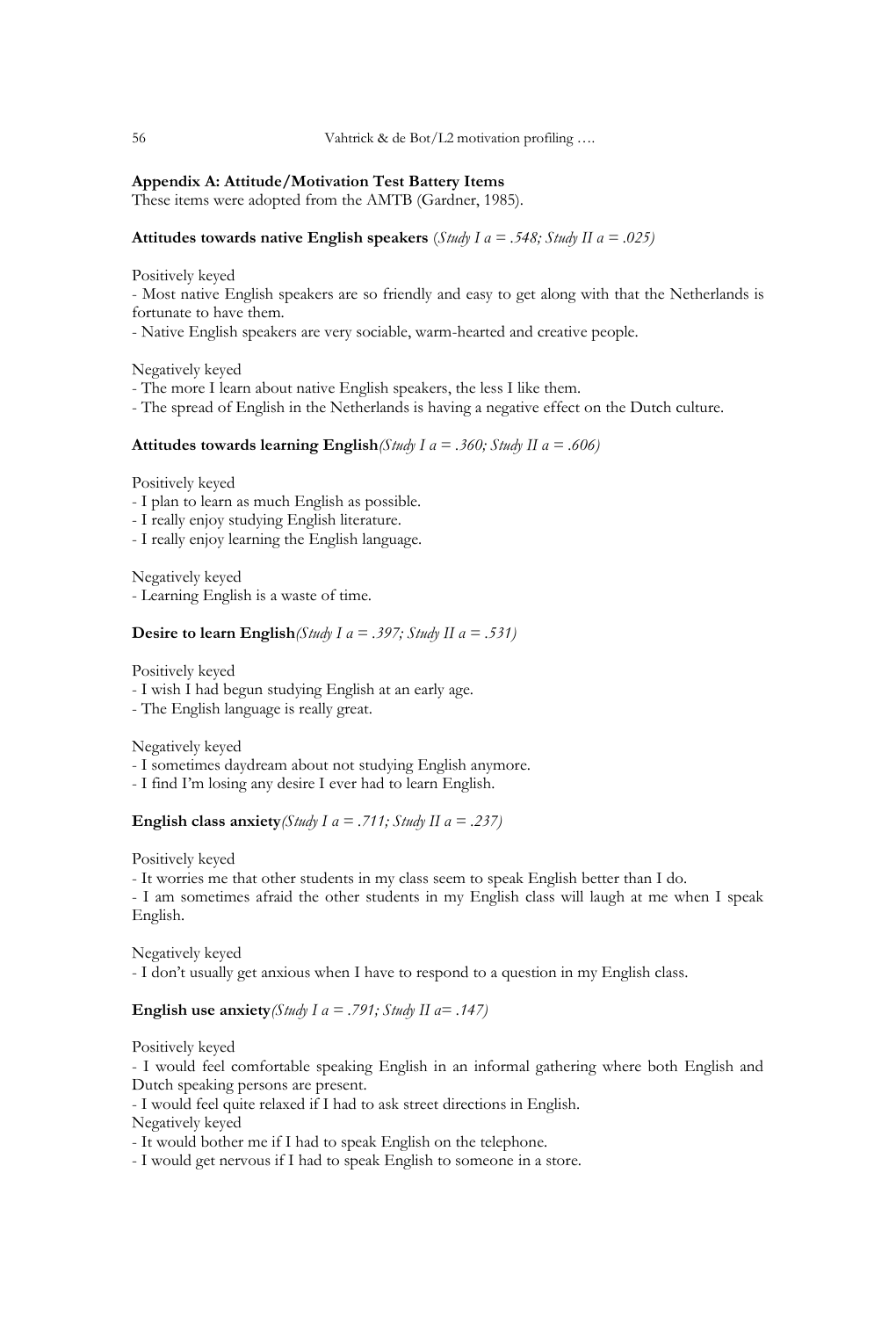# **Interest in foreign languages***(Study I α = .718; Study II α= .764)*

Positively keyed

- I would really like to learn many foreign languages.
- I enjoy meeting and listening to people who speak other languages.

Negatively keyed

- Most foreign languages sound crude and harsh.

- I really have no interest in foreign languages other than English.

# **Instrumental orientation** *(Study I α = .726; Study II α = .726)*

- Studying English is important because it will increase my ability to influence others.

- Studying English is important because it will make me appear more cultured.

- Studying English is important because it will give me an edge when competing with others.

- Studying English can be important to me because I think it will someday be useful in getting a good job.

# **Integrative orientation***(Study I α = .755; Study II α = .597)*

- Studying English is important because it will allow me to participate more freely in the activities of native English speakers.

- Studying English is important because it will allow me to gain good friends more easily amongst native English speakers.

- Studying English is important because it will enable me to better understand native English speaking life and culture.

# **Motivational intensity***(Study I α = .449; Study II α = .570)*

Positively keyed

- I make a point of trying to understand all the English I see and hear.

- I really work hard to learn English.

Negatively keyed

- I can't be bothered trying to understand the more complex aspects of the English language.

- I don"t pay too much attention to the feedback I receive in my English class.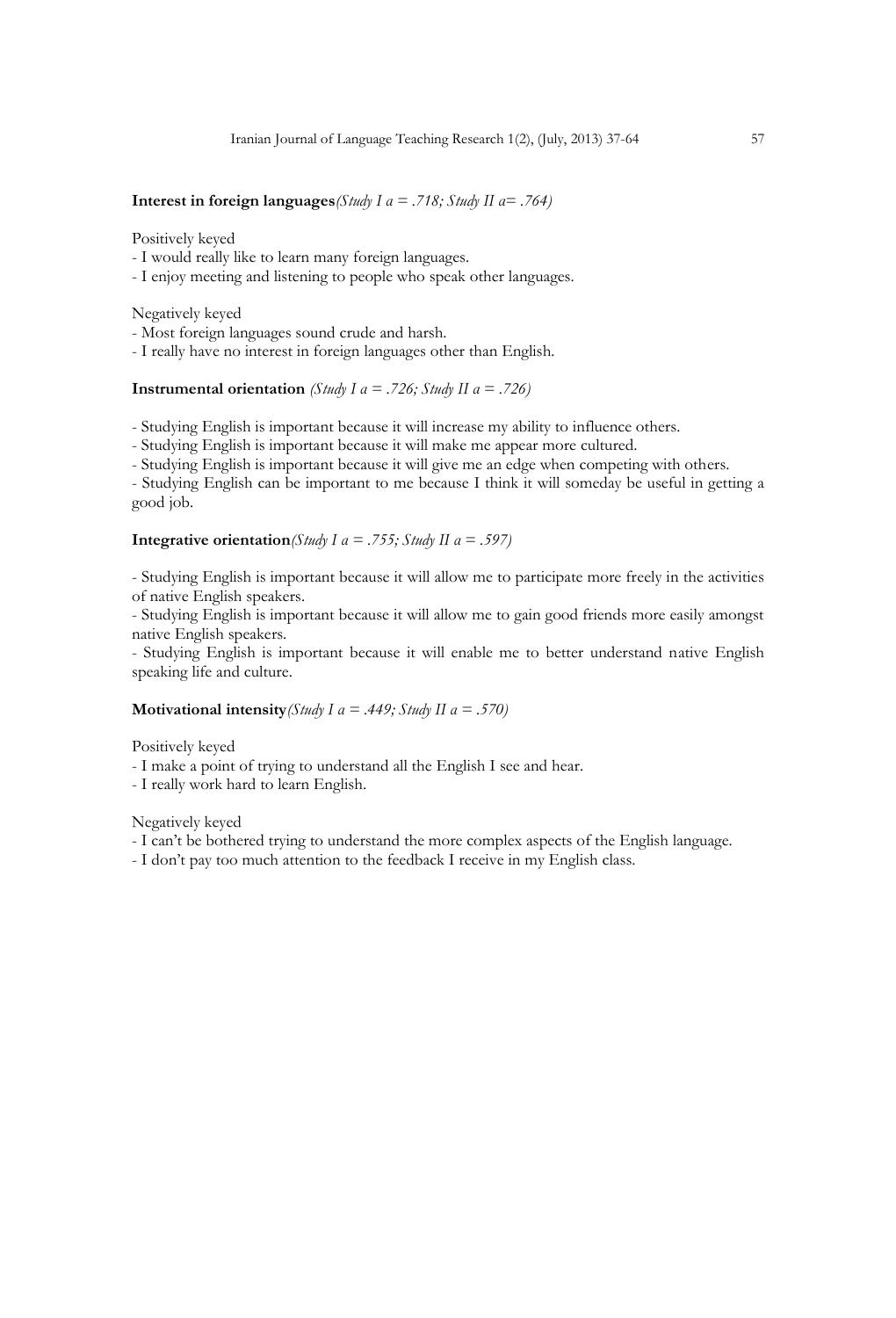# **Appendix B: Dendrograms**

Figure 1 *Dendrogram of Dutch Data.*





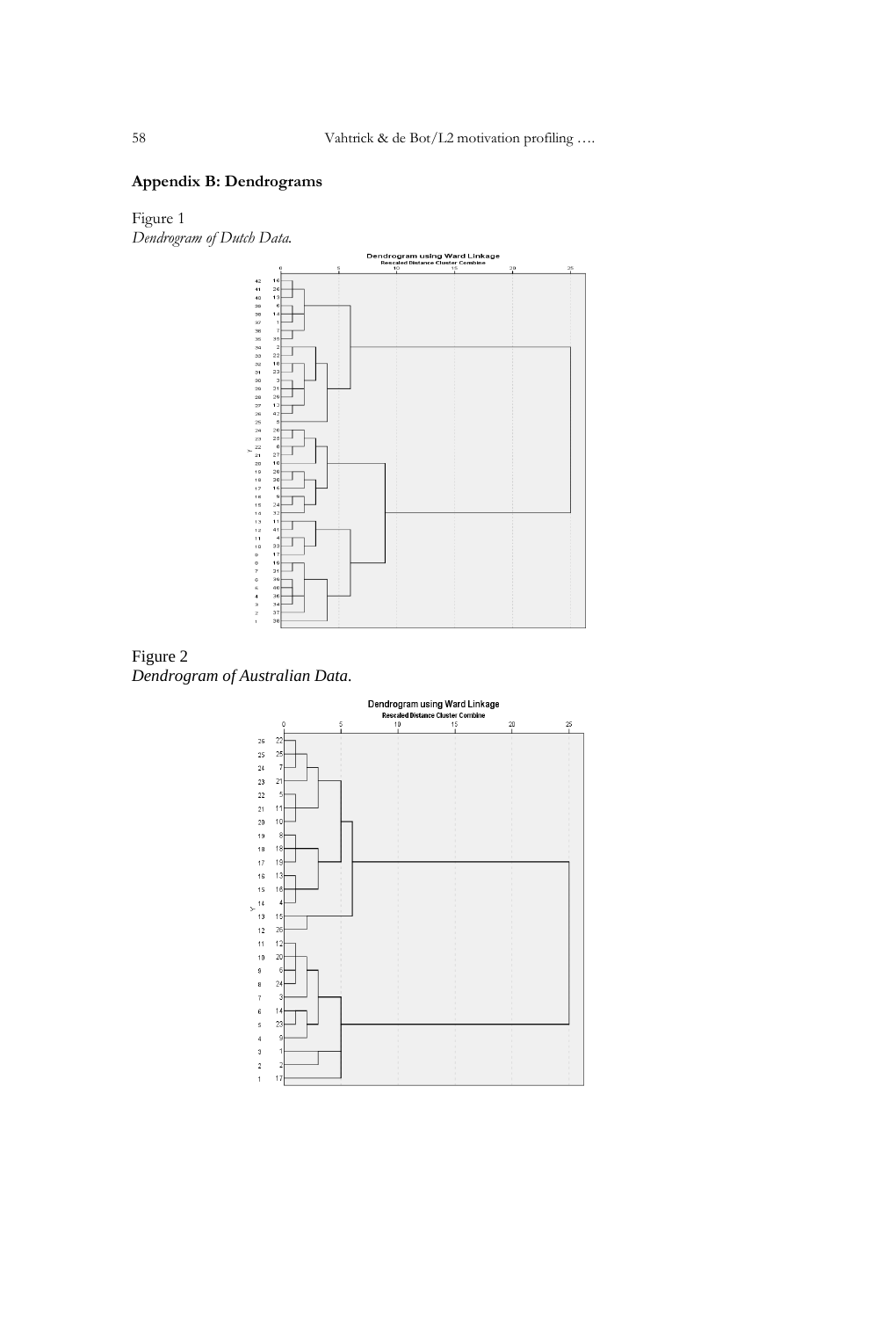# **Appendix C: Descriptive statistics tables**

Table 3

*Descriptive Statistics of the Variables from the Dutch Data.*

|            | N         | Range     | Mean      | Std Dev   |           | Skewness |         |           | Kurtosis |         |
|------------|-----------|-----------|-----------|-----------|-----------|----------|---------|-----------|----------|---------|
|            | Statistic | Statistic | Statistic | Statistic | Statistic | Std. Err | Z-score | Statistic | St. Err  | Z-score |
| <b>SPP</b> | 42        | 6         | 5.50      | 1.469     | $-.412$   | .365     | $-1.13$ | $-.435$   | .717     | $-.61$  |
| ANE        | 42        | 8         | 12.02     | 1.522     | $-.565$   | .365     | $-1.55$ | 1.73      | .717     | $2.41*$ |
| ALE        | 42        | 4         | 14.14     | 1.317     | $-.074$   | .365     | $-0.34$ | $-1.14$   | .717     | $-1.63$ |
| DLE        | 42        | 6         | 13.69     | 1.522     | $-.404$   | .365     | $-1.11$ | $-.332$   | .717     | $-.46$  |
| <b>ECA</b> | 42        | 8         | 10.90     | 2.314     | .022      | .365     | .06     | $-.922$   | .717     | $-1.29$ |
| EUA        | 42        |           | 13.50     | 2.027     | $-.341$   | .365     | $-.93$  | $-1.003$  | .717     | $-1.40$ |
| IFL        | 42        | 8         | 12.83     | 2.059     | $-.328$   | .365     | $-.98$  | $-.595$   | .717     | $-.86$  |
| ISO        | 42        | 9         | 10.36     | 2.128     | $-.350$   | .365     | $-.96$  | $-.279$   | .717     | $-.39$  |
| ITO        | 42        | 9         | 11.62     | 1.780     | $-.287$   | .365     | $-.79$  | .777      | .717     | 1.08    |
| MOI        | 42        | 6         | 13.14     | 1.539     | $-.125$   | .365     | $-.04$  | $-.636$   | .717     | $-1.08$ |
| SCO        | 42        | 10        | 16.40     | 2.678     | $-.465$   | .365     | $-1.27$ | $-.474$   | .717     | $-.66$  |

*Note.* \* Z-score of kurtosis is significant at  $p < .05$ .

# Table 4 *Descriptive Statistics of the Variables from the Australian Data.*

|            | N         | Range     | Mean      | StdDev    |           | Skewness |          |           | Kurtosis |         |
|------------|-----------|-----------|-----------|-----------|-----------|----------|----------|-----------|----------|---------|
|            | Statistic | Statistic | Statistic | Statistic | Statistic | Std. Err | Z-score  | Statistic | Std. Err | Z-score |
| <b>SPP</b> | 26        | 6.        | 5.04      | 1.371     | $-.478$   | .456     | $-1.05$  | .106      | .887     | .12     |
| ANE        | 26        | 4         | 11.96     | 1.076     | .081      | .456     | .178     | $-.474$   | .887     | $-.53$  |
| ALE        | 26        | 6         | 13.35     | 1.672     | $-.321$   | .456     | $-.70$   | $-1.142$  | .887     | $-1.29$ |
| DLE        | 26        |           | 12.08     | 1.896     | .110      | .456     | .24      | $-.524$   | .887     | $-.59$  |
| ECA        | 26        | 6         | 10.31     | 1.517     | 1.441     | .456     | $3.16*$  | 2.290     | .887     | $2.58*$ |
| EUA        | 26        | 6         | 11.08     | 1.262     | $-.284$   | .456     | $-.62$   | 1.062     | .887     | 1.2     |
| IFL        | 26        | 8         | 11.62     | 2.099     | .021      | .456     | .05      | $-.665$   | .887     | $-.75$  |
| ISO        | 26        |           | 13.04     | 1.612     | $-.378$   | .456     | $-.83$   | .838      | .887     | .94     |
| <b>ITO</b> | 26        | 6         | 12.69     | 1.517     | $-.250$   | .456     | $-.55$   | .198      | .887     | .22     |
| MOI        | 26        | 9         | 11.62     | 1.961     | $-.997$   | .456     | $-2.19*$ | 1.428     | .887     | 1.6     |
| SCO        | 26        |           | 14.12     | 1.818     | .464      | .456     |          | $-.443$   | .887     | $-.5$   |

*Note.* \* Z-score of kurtosis is significant at p < .05.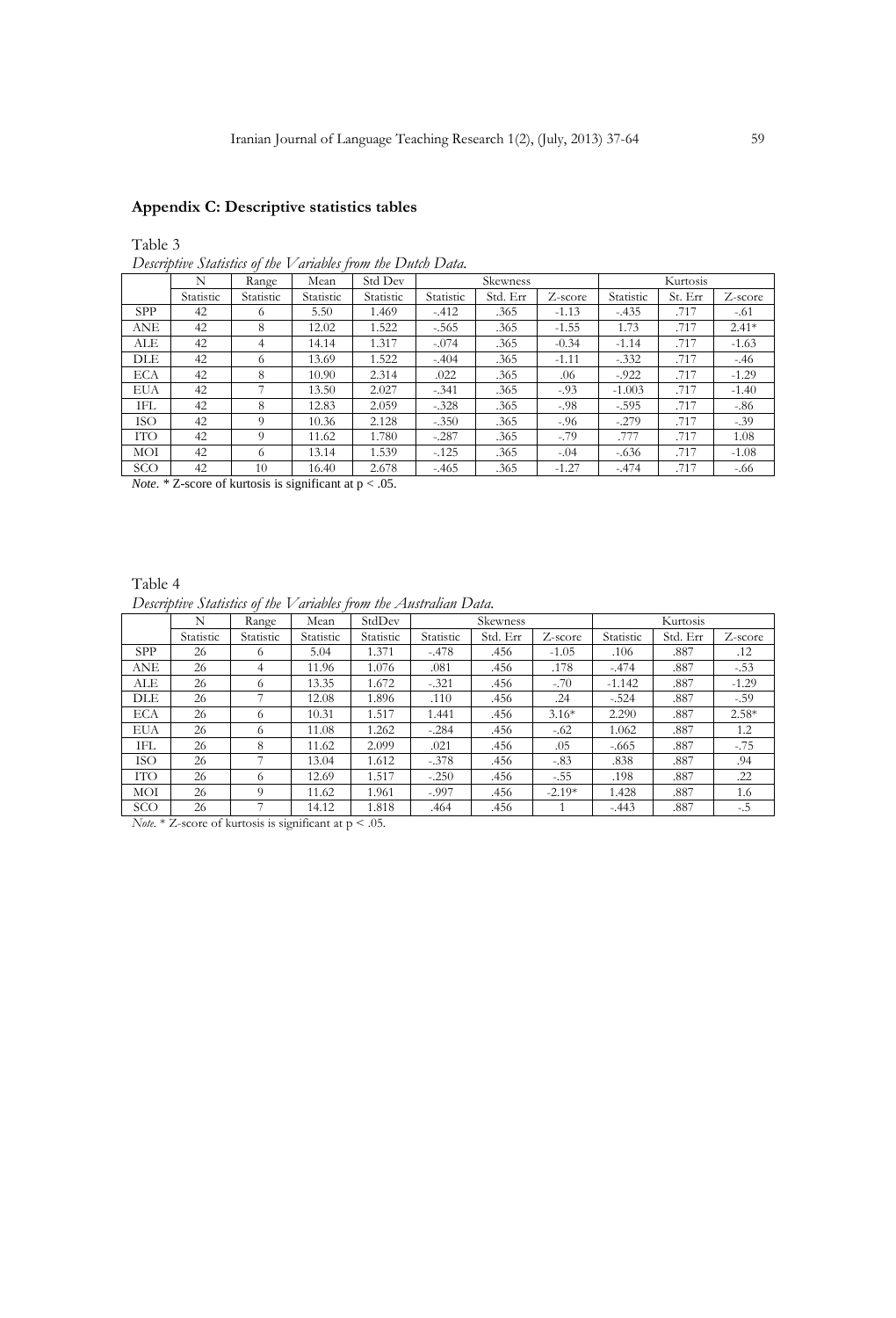# **Appendix D: Correlation coefficient tables**

Table 5

*Kendall's Tau Correlation Coefficient of the Dutch Data.* 

|                 | <b>SPP</b> | ANE     | ALE     | DLE     | ECA     | <b>EUA</b> | IFL     | <b>ISO</b> | <b>ITO</b> | MOI     | SCO     |
|-----------------|------------|---------|---------|---------|---------|------------|---------|------------|------------|---------|---------|
| SPP             | 1.000      | $-.070$ | $-.021$ | .027    | $.502*$ | $.466*$    | .133    | .138       | $-.084$    | .037    | $.605*$ |
| Sig. (2-tailed) |            | .576    | .864    | .829    | .000    | .000       | .274    | .259       | .498       | .768    | .000    |
| ANE             | $-.070$    | 1.000   | .017    | .164    | $-.050$ | $-.008$    | .010    | .084       | $.300*$    | $.311*$ | $-.101$ |
| Sig. (2-tailed) | .576       |         | .891    | .187    | .678    | .946       | .937    | .492       | .016       | .012    | .406    |
| ALE             | $-.021$    | .017    | 1.000   | $.327*$ | $-.029$ | .068       | .220    | .215       | .391*      | $.289*$ | .083    |
| Sig. (2-tailed) | .864       | .891    |         | .009    | .814    | .581       | .072    | .079       | .002       | .020    | .493    |
| DLE             | .027       | .164    | $.327*$ | 1.000   | .059    | $-.005$    | .156    | .050       | $.331*$    | $.356*$ | .069    |
| Sig. (2-tailed) | .829       | .187    | .009    |         | .623    | .964       | .197    | .678       | .007       | .004    | .568    |
| ECA             | $.502*$    | $-.050$ | $-.029$ | .059    | 1.000   | .487*      | $-.186$ | .132       | $-.073$    | $-.173$ | $.651*$ |
| Sig. (2-tailed) | .000       | .678    | .814    | .623    |         | .000       | .114    | .263       | .543       | .147    | .000    |
| <b>EUA</b>      | $.466*$    | $-.008$ | .068    | $-.005$ | .487*   | 1.000      | $-.052$ | .099       | $-.006$    | $-.001$ | $.572*$ |
| Sig. (2-tailed) | .000       | .946    | .581    | .964    | .000    |            | .664    | .410       | .964       | .991    | .000    |
| IFL             | .133       | .010    | .220    | .156    | $-186$  | $-.052$    | 1.000   | $-.024$    | .217       | $.317*$ | $-.064$ |
| Sig. (2-tailed) | .274       | .937    | .072    | .197    | .114    | .664       |         | .842       | .072       | .009    | .587    |
| ISO             | .138       | .084    | .215    | .050    | .132    | .099       | $-.024$ | 1.000      | $.353*$    | .049    | .135    |
| Sig. (2-tailed) | .259       | .492    | .079    | .678    | .263    | .410       | .842    |            | .004       | .687    | .253    |
| ITO             | $-.084$    | $.300*$ | $.391*$ | $.331*$ | $-.073$ | $-.006$    | .217    | $.353*$    | 1.000      | .406*   | $-.008$ |
| Sig. (2-tailed) | .498       | .016    | .002    | .007    | .543    | .964       | .072    | .004       |            | .001    | .946    |
| MOI             | .037       | $.311*$ | .289*   | $.356*$ | $-.173$ | $-.001$    | $.317*$ | .049       | $.406*$    | 1.000   | $-.032$ |
| Sig. (2-tailed) | .768       | .012    | .020    | .004    | .147    | .991       | .009    | .687       | .001       |         | .789    |
| SCO             | .605*      | $-.101$ | .083    | .069    | .651*   | .572*      | $-.064$ | .135       | $-.008$    | $-.032$ | 1.000   |
| Sig. (2-tailed) | .000       | .406    | .493    | .568    | .000    | .000       | .587    | .253       | .946       | .789    |         |

*Note.* All significant correlations are marked with \*.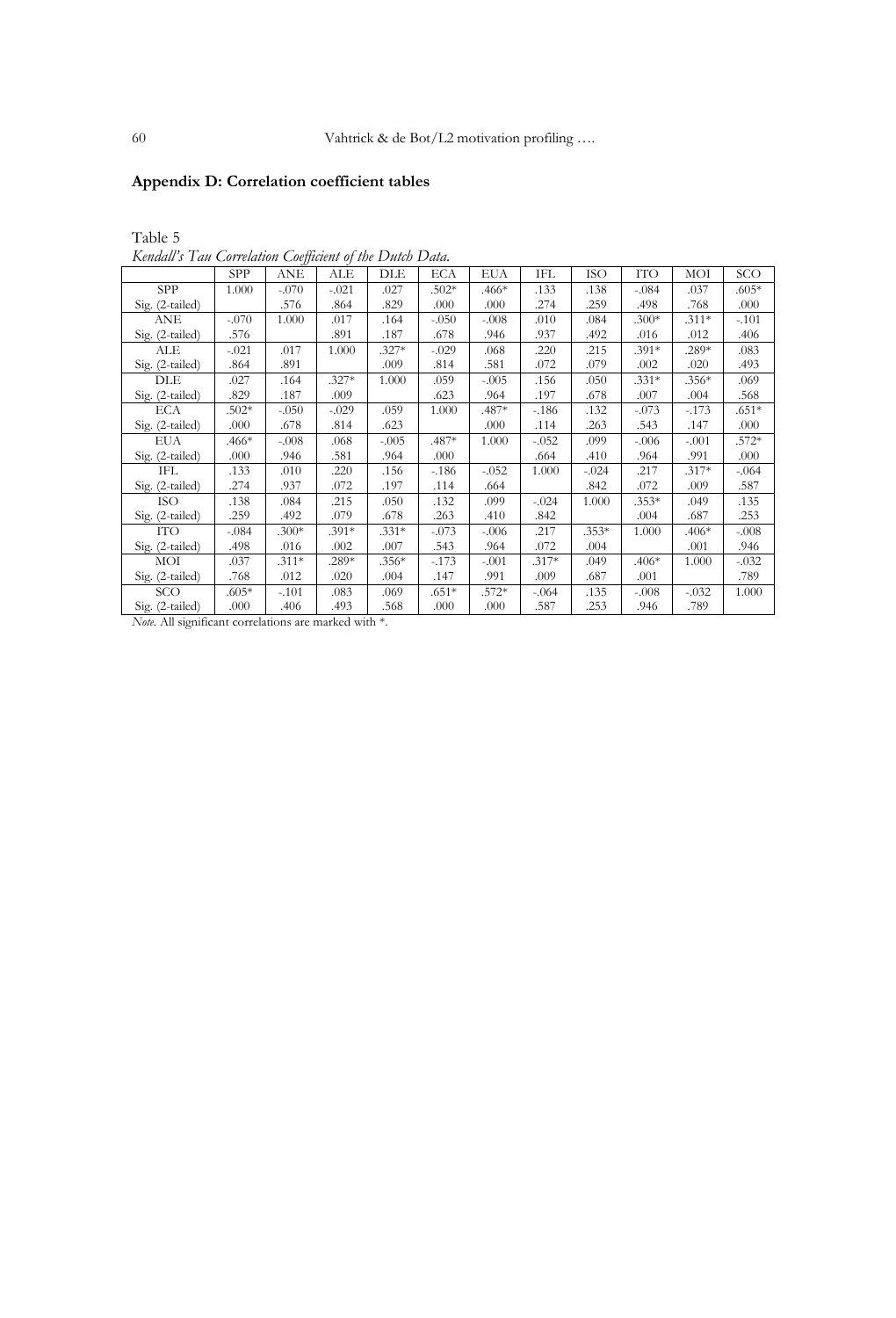|                 | <b>SPP</b> | ANE     | ALE     | DLE     | <b>ECA</b> | <b>EUA</b> | IFL     | <b>ISO</b> | ITO     | MOI     | SCO     |
|-----------------|------------|---------|---------|---------|------------|------------|---------|------------|---------|---------|---------|
| <b>SPP</b>      | 1.000      | .304    | .298    | .250    | .073       | $-.078$    | .209    | .149       | $-.028$ | .111    | $.334*$ |
| Sig. (2-tailed) |            | .069    | .069    | .122    | .661       | .641       | .198    | .361       | .864    | .498    | .039    |
| <b>ANE</b>      | .304       | 1.000   | .409*   | $.490*$ | .156       | .315       | $.345*$ | .232       | $.421*$ | $.448*$ | $.414*$ |
| Sig. (2-tailed) | .069       |         | .012    | .002    | .349       | .059       | .033    | .155       | .011    | .006    | .010    |
| ALE             | .298       | .409*   | 1.000   | $.562*$ | .263       | .254       | $.540*$ | $.456*$    | $.350*$ | $.525*$ | $.525*$ |
| Sig. (2-tailed) | .069       | .012    |         | .000    | .107       | .120       | .001    | .004       | .030    | .001    | .001    |
| DLE             | .250       | .490*   | $.562*$ | 1.000   | .185       | .225       | .302    | $.366*$    | $.448*$ | $.554*$ | .389*   |
| Sig. (2-tailed) | .122       | .002    | .000    |         | .249       | .161       | .053    | .020       | .005    | .000    | .013    |
| ECA             | .073       | .156    | .263    | .185    | 1.000      | .246       | $.319*$ | $-.043$    | $-.072$ | .145    | .249    |
| Sig. (2-tailed) | .661       | .349    | .107    | .249    |            | .138       | .048    | .794       | .663    | .376    | .121    |
| EUA             | $-.078$    | .315    | .254    | .225    | .246       | 1.000      | .188    | $-.004$    | .193    | .312    | .419*   |
| Sig. (2-tailed) | .641       | .059    | .120    | .161    | .138       |            | .244    | .981       | .242    | .056    | .009    |
| IFL             | .209       | $.345*$ | $.540*$ | .302    | $.319*$    | .188       | 1.000   | .272       | .197    | $.334*$ | $.333*$ |
| Sig. (2-tailed) | .198       | .033    | .001    | .053    | .048       | .244       |         | .085       | .219    | .035    | .033    |
| ISO             | .149       | .232    | $.456*$ | $.366*$ | $-.043$    | $-.004$    | .272    | 1.000      | .439*   | $.439*$ | $.453*$ |
| Sig. (2-tailed) | .361       | .155    | .004    | .020    | .794       | .981       | .085    |            | .007    | .006    | .004    |
| <b>ITO</b>      | $-.028$    | $.421*$ | $.350*$ | $.448*$ | $-.072$    | .193       | .197    | $.439*$    | 1.000   | .584*   | $.380*$ |
| Sig. (2-tailed) | .864       | .011    | .030    | .005    | .663       | .242       | .219    | .007       |         | .000    | .017    |
| MOI             | .111       | $.448*$ | $.525*$ | .554*   | .145       | .312       | $.334*$ | $.439*$    | $.584*$ | 1.000   | .472*   |
| Sig. (2-tailed) | .498       | .006    | .001    | .000    | .376       | .056       | .035    | .006       | .000    |         | .003    |
| SCO             | $.334*$    | $.414*$ | $.525*$ | .389*   | .249       | .419*      | $.333*$ | $.453*$    | $.380*$ | $.472*$ | 1.000   |
| Sig. (2-tailed) | .039       | .010    | .001    | .013    | .121       | .009       | .033    | .004       | .017    | .003    |         |
|                 |            |         |         |         |            |            |         |            |         |         |         |

Table 6 *Kendall's Tau Correlation Coefficient of the Australian Data.*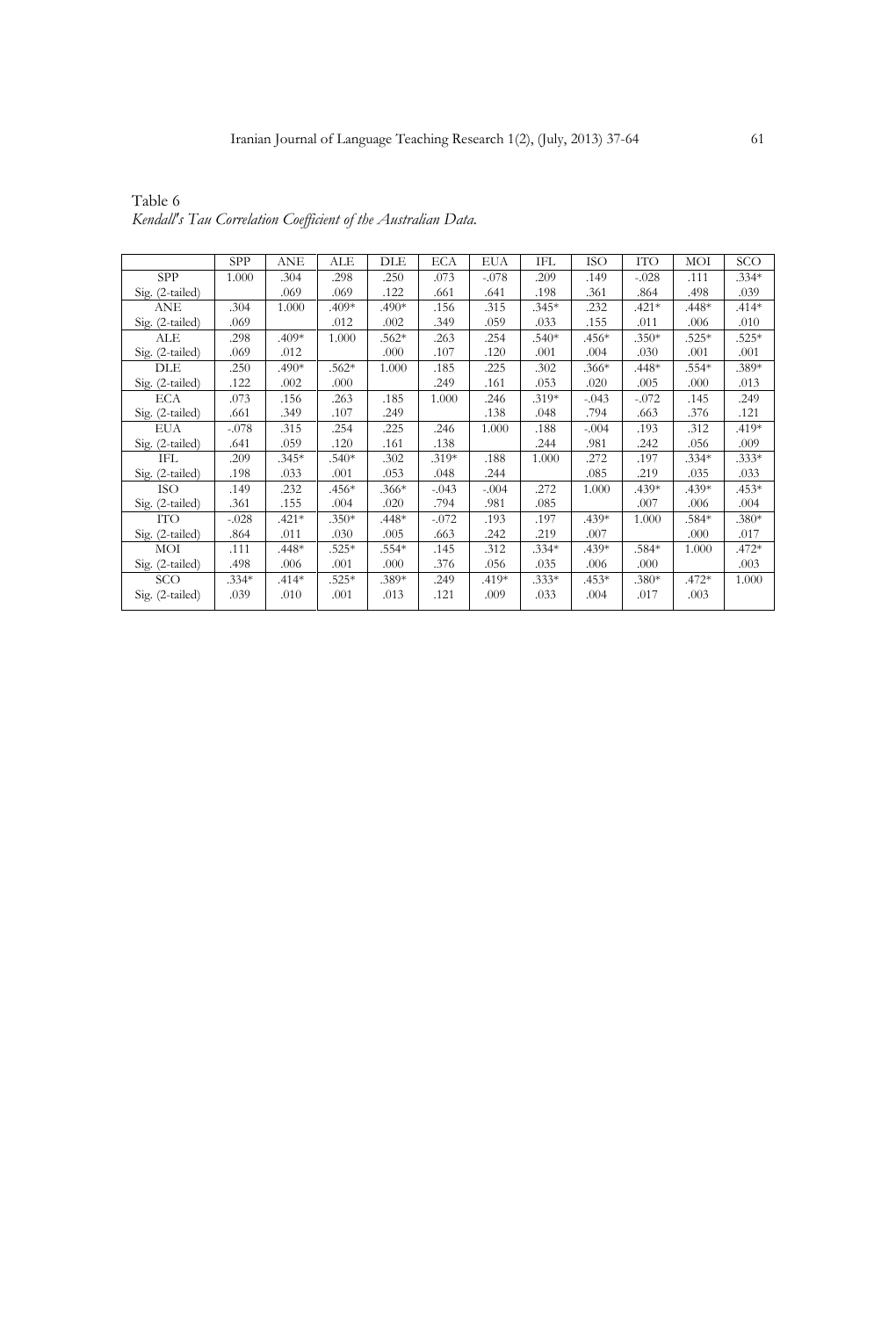# **Appendix E: ANOVA, Post-Hoc and t-test tables**

Table 7

*Summary of One-way ANOVAs of Dutch data (N=42).* 

| $1$ NOV As of Dhuo aan $1$ N $-$ +2).<br>Dependent Variables | Sum of Squares | df             | F      | p    |
|--------------------------------------------------------------|----------------|----------------|--------|------|
| Self-Perceived Proficiency                                   |                |                |        |      |
| Between groups                                               | 34.144         | 2              | 12.249 | .000 |
| Within groups                                                | 54.356         | 39             |        |      |
| Total                                                        | 88.500         | 41             |        |      |
| Attitudes to Native English Speakers                         |                |                |        |      |
| Between groups                                               | 11.310         | 2              | 2.636  | .084 |
| Within groups                                                | 83.667         | 39             |        |      |
| Total                                                        | 94.976         | 41             |        |      |
| Attitudes to Learning English                                |                |                |        |      |
| Between groups                                               | 18.309         | $\overline{c}$ | 6.757  | .003 |
| Within groups                                                | 52.834         | 39             |        |      |
| Total                                                        | 71.143         | 41             |        |      |
| Desire to Learn English                                      |                |                |        |      |
| Between groups                                               | 17.744         | $\overline{c}$ | 4.480  | .018 |
| Within groups                                                | 77.232         | 39             |        |      |
| Total                                                        | 94.976         | 41             |        |      |
| English Class Anxiety                                        |                |                |        |      |
| Between groups                                               | 130.339        | 2              | 28.468 | .000 |
| Within groups                                                | 89.280         | 39             |        |      |
| Total                                                        | 219.619        | 41             |        |      |
| English Use Anxiety                                          |                |                |        |      |
| Between groups                                               | 66.999         | 2              | 12.872 | .000 |
| Within groups                                                | 101.501        | 39             |        |      |
| Total                                                        | 168.500        | 41             |        |      |
| Interest in Foreign Languages                                |                |                |        |      |
| Between groups                                               | 12.786         | $\overline{c}$ | 1.548  | .225 |
| Within groups                                                | 161.047        | 39             |        |      |
| Total                                                        | 173.833        | 41             |        |      |
| Instrumental Orientation                                     |                |                |        |      |
| Between groups                                               | 29.263         | $\overline{2}$ | 3.649  | .035 |
| Within groups                                                | 156.380        | 39             |        |      |
| Total                                                        | 185.643        | 41             |        |      |
| Integrative Orientation                                      |                |                |        |      |
| Between groups                                               | 21.022         | $\overline{c}$ | 3.765  | .032 |
| Within groups                                                | 108.882        | 39             |        |      |
| Total                                                        | 129.905        | 41             |        |      |
| Motivational Intensity                                       |                |                |        |      |
| Between groups                                               | 24.476         | $\overline{c}$ | 6.568  | .003 |
| Within groups                                                | 72.667         | 39             |        |      |
| Total                                                        | 97.143         | 41             |        |      |
| Self-Confidence                                              |                |                |        |      |
| Between groups                                               | 193.648        | $\overline{2}$ | 37.585 | .000 |
| Within groups                                                | 100.471        | 39             |        |      |
| Total                                                        | 294.119        | 41             |        |      |

*Note.* Significant differences between clusters are noted with \*.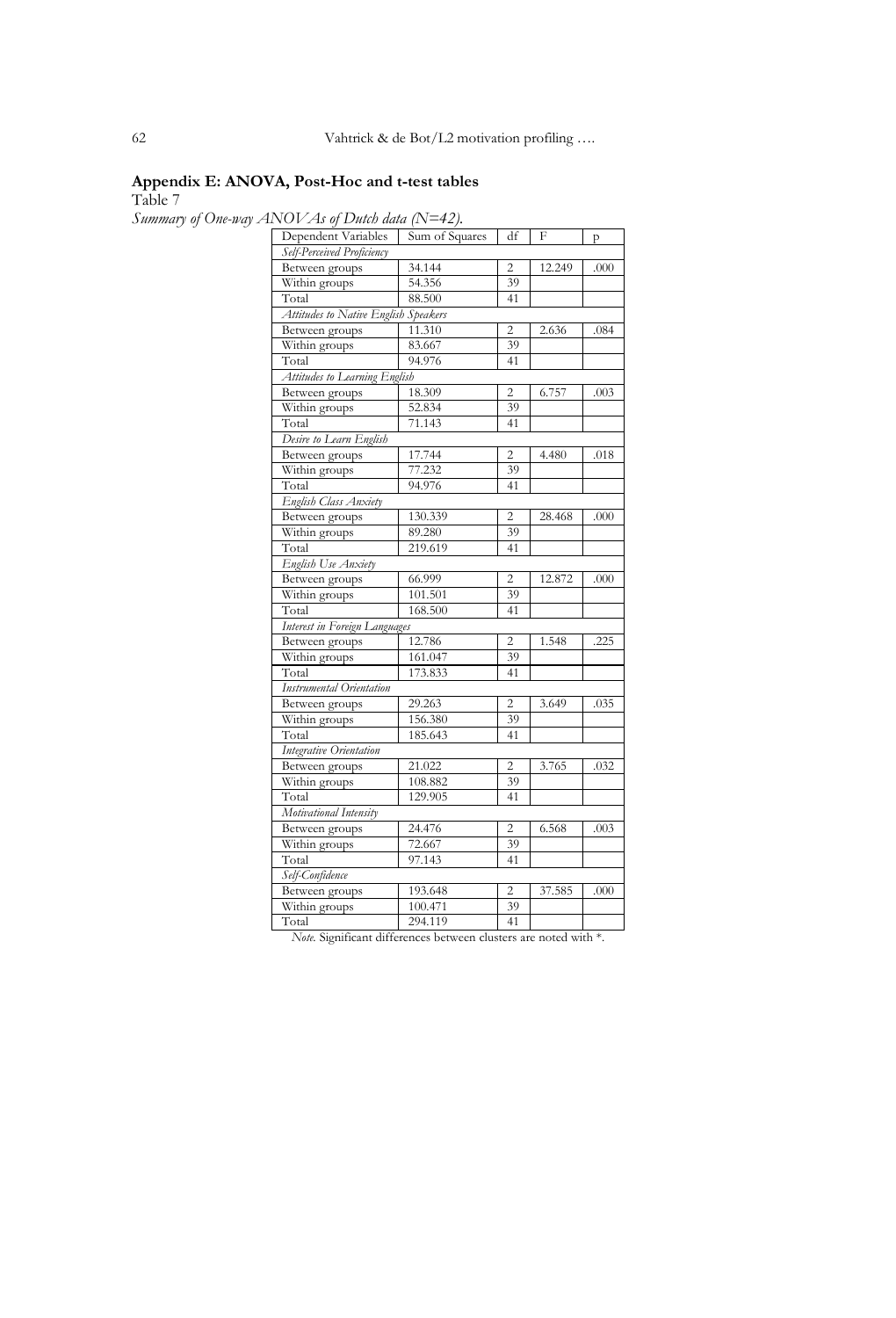Table 8

Comparisons Mean Difference Std. Error p *Hochberg's Comparison for Self-Perceived Proficiency* Cluster 1 vs. Cluster 2 1.779\* .385 .000 Cluster 1 vs. Cluster 3 2.088\* .656 .009 Cluster 2 vs. Cluster 3 .310 .644 .949 *Hochberg's Comparison for Attitudes to Native Speakers* Cluster 1 vs. Cluster 2 .333 .478 .863 Cluster 1 vs. Cluster 3 1.500 .814 .200 Cluster 2 vs. Cluster 3 1.833 .799 .079 *Hochberg's Comparison for Attitudes to Learning English* Cluster 1 vs. Cluster 2 .513 .380 .380 .452 Cluster 1 vs. Cluster 3 1.809\* .647 .024 Cluster 2 vs. Cluster 3 2.321\* .635 .002 *Hochberg's Comparison for Desire to Learn English* Cluster 1 vs. Cluster 2 .342 .459 .839 Cluster 1 vs. Cluster 3 | 1.956\* .782 .049 Cluster 2 vs. Cluster 3 2.298\* .768 .014 *Hochberg's Comparison for English Class Anxiety* Cluster 1 vs. Cluster 2 3.272\* .494 .000 Cluster 1 vs. Cluster 3 4.676\* .841 .000 Cluster 2 vs. Cluster 3 1.405 .825 .259 *Hochberg's Comparison for English Use Anxiety* Cluster 1 vs. Cluster 2 2.179\* .526 .001 Cluster 1 vs. Cluster 3 3.691\* .897 .001 Cluster 2 vs. Cluster 3 1.512 .880 .252 *Hochberg's Comparison for Interest in Foreign Languages* Cluster 1 vs. Cluster 2 .426 .663 .889 Cluster 1 vs. Cluster 3 1.515 1.129 .458 Cluster 2 vs. Cluster 3 1.940 1.109 238 *Hochberg's Comparison for Instrumental Orientation* Cluster 1 vs. Cluster 2 1.378 .653 .117 Cluster 1 vs. Cluster 3 1.015 1.113 .741 Cluster 2 vs. Cluster 3 2.393 1.092 .099 *Hochberg's Comparison for Integrative Orientation* Cluster 1 vs. Cluster 2 .353 .545 .887 Cluster 1 vs. Cluster 3 2.147 .929 .075 Cluster 2 vs. Cluster 3 2.500\* .912 .027 *Hochberg's Comparison for Motivational Intensity* Cluster 1 vs. Cluster 2 .667 .445 .364 Cluster 1 vs. Cluster 3 2.000\* .759 .035 Cluster 2 vs. Cluster 3 2.667\* .745 .003 *Hochberg's Comparison for Self-Confidence* Cluster 1 vs. Cluster 2 4.176\* .524 .000

*Post-hoc Analyses of ANOVAs Calculated From Dutch Data (N=42).*